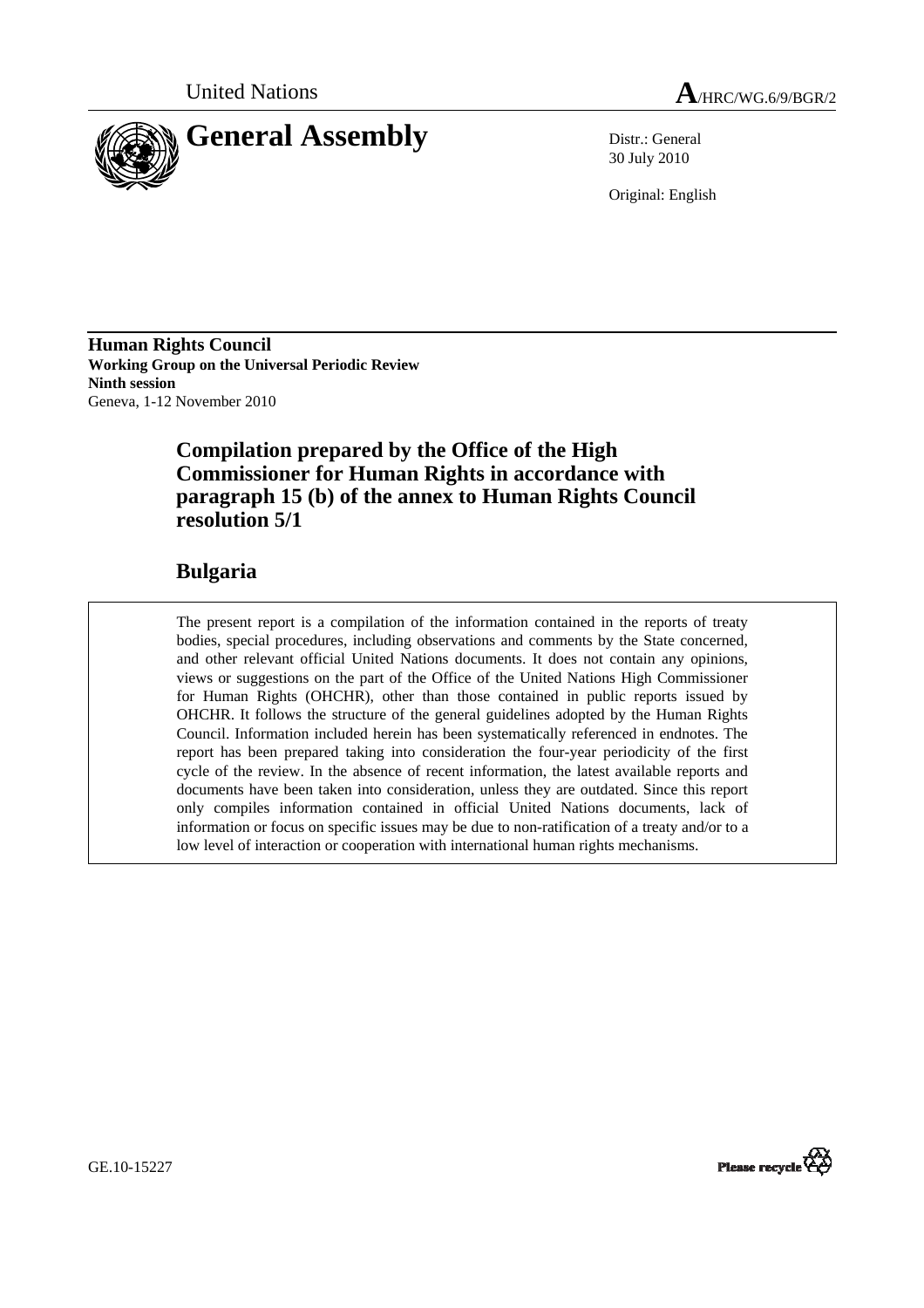# **I. Background and framework**

## **A. Scope of international obligations[1](#page-16-0)**

| Universal human<br>rights treaties <sup>2</sup> | Date of ratification,<br><i>accession or</i><br>succession | <b>Declarations</b><br>/reservations                                                                                                                                     | Recognition of specific<br>competences of treaty<br><i>bodies</i>                                                                |
|-------------------------------------------------|------------------------------------------------------------|--------------------------------------------------------------------------------------------------------------------------------------------------------------------------|----------------------------------------------------------------------------------------------------------------------------------|
| <b>ICERD</b>                                    | 8 August 1966                                              | Declaration (arts. 17<br>and $18$ )                                                                                                                                      | Individual complaints<br>$(art. 14)$ : Yes                                                                                       |
| <b>ICESCR</b>                                   | 21 September 1970                                          | Declaration (art. 26)                                                                                                                                                    |                                                                                                                                  |
| <b>ICCPR</b>                                    | 21 September 1970                                          | Declaration (art. 48)                                                                                                                                                    | Inter-State complaints<br>$(art. 41)$ : Yes                                                                                      |
| <b>ICCPR-OP1</b>                                | 26 March 1992                                              | None                                                                                                                                                                     |                                                                                                                                  |
| <b>ICCPR-OP2</b>                                | 10 August 1999                                             | None                                                                                                                                                                     |                                                                                                                                  |
| <b>CEDAW</b>                                    | 8 February 1982                                            | None                                                                                                                                                                     |                                                                                                                                  |
| OP-CEDAW                                        | 20 September 2006                                          | None                                                                                                                                                                     | Inquiry procedure<br>(arts. $8$ and $9$ ): Yes                                                                                   |
| <b>CAT</b>                                      | 16 December 1986                                           | None                                                                                                                                                                     | Inter-State complaints<br>$(art. 21)$ : Yes<br>Individual complaints<br>$(art. 22)$ : Yes<br>Inquiry procedure (art.<br>20): Yes |
| <b>CRC</b>                                      | 3 June 1991                                                | None                                                                                                                                                                     |                                                                                                                                  |
| OP-CRC-AC                                       | 12 February 2002                                           | Binding declaration<br>under art. 3: 18 years                                                                                                                            |                                                                                                                                  |
| <b>OP-CRC-SC</b>                                | 12 February 2002                                           | None                                                                                                                                                                     |                                                                                                                                  |
|                                                 |                                                            | Core treaties to which Bulgaria is not a party: OP-ICESCR, OP-CAT, ICRMW, CRPD<br>(signature only, 2007), CRPD-OP (signature only, 2008) and CED (signature only, 2008). |                                                                                                                                  |

| Other main relevant international               | Ratification, accession or succession     |  |
|-------------------------------------------------|-------------------------------------------|--|
| instruments                                     |                                           |  |
| Convention on the Prevention and                | <b>Yes</b>                                |  |
| Punishment of the Crime of Genocide             |                                           |  |
| Rome Statute of the International Criminal      | <b>Yes</b>                                |  |
| Court                                           |                                           |  |
| Palermo Protocol <sup>3</sup>                   | <b>Yes</b>                                |  |
| Refugees and stateless persons <sup>4</sup>     | Yes, except the 1954 and 1961 Conventions |  |
| Geneva Conventions of 12 August 1949 and        | <b>Yes</b>                                |  |
| Additional Protocols thereto <sup>5</sup>       |                                           |  |
| ILO fundamental conventions <sup>6</sup>        | <b>Yes</b>                                |  |
| <b>UNESCO</b> Convention against Discrimination | Yes.                                      |  |
| in Education                                    |                                           |  |

1. In 2008, the Committee on the Rights of Child (CRC) recommended that Bulgaria ratify ICRMW, CED, CRPD and CRPD-OP, and OP-CAT.<sup>[7](#page-16-1)</sup> In 2009, the Committee on Elimination of Racial Discrimination (CERD) encouraged Bulgaria to consider ratifying ICRMW.[8](#page-16-1)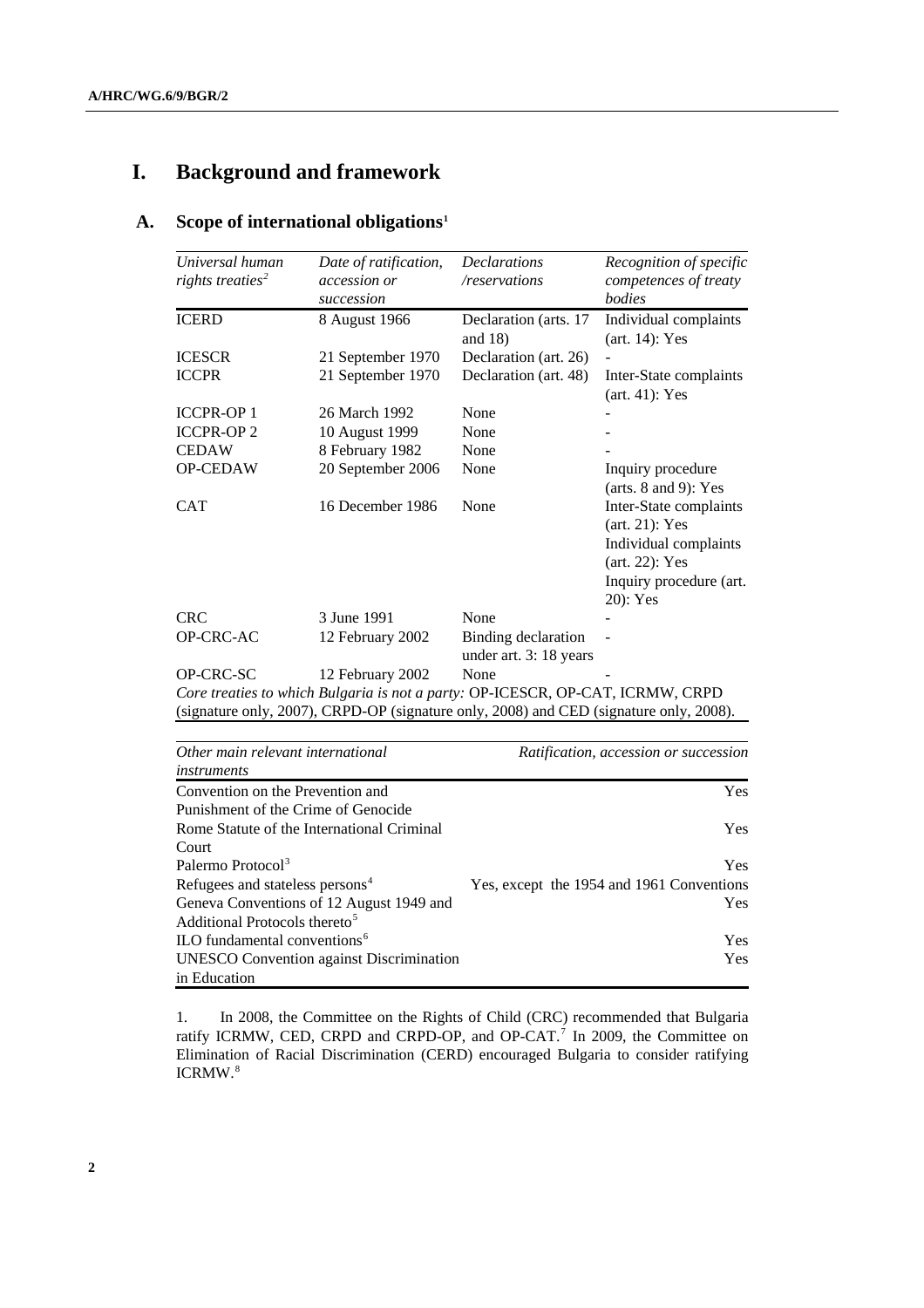2. In 2010, UNHCR recommended that Bulgaria accede to the 1954 Convention relating to the Status of Stateless Persons, and the 1961 Convention on the Reduction of Statelessness.<sup>[9](#page-16-1)</sup>

### **B. Constitutional and legislative framework**

3. In 2010, UNHCR indicated that international instruments ratified through the constitutionally established procedure would be considered part of the domestic legislation and prevail over any conflicting domestic legislation.<sup>[10](#page-16-1)</sup> In 2009, CERD also noted this statement. $^{11}$  $^{11}$  $^{11}$ 

4. In 2008, CRC was concerned that some aspects of the legislation were not consistent with the Convention, for example, with regard to family life and fair trial; Child Protection Act did not cover all areas of the Convention; and legislation was not effectively implemented in all areas of child's rights.<sup>[12](#page-16-1)</sup>

5. CRC noted with appreciation the adoption of the Combating of Trafficking of Persons Act in 2003.[13](#page-16-1) The ILO Committee of Experts on the Application of Conventions and Recommendations (ILO Committee of Experts) also noted with interest the adoption of this Act and the practical measures taken in this field.<sup>[14](#page-16-1)</sup>

6. UNHCR noted the adoption of the Law on Protection against Discrimination in 2003.[15](#page-16-1) CERD commended Bulgaria for the quality of legislation in relation to criminalizing acts of racial discrimination.[16](#page-16-1)

7. UNHCR noted that legislation did not provide a legal definition of "stateless person" and that no legal framework or practical mechanism existed to determine whether a person is stateless.<sup>[17](#page-16-1)</sup>

### **C. Institutional and human rights infrastructure**

8. Bulgaria does not have a national human rights institution accredited by the International Coordinating Committee of National Institutions for the Promotion and Protection of Human Rights (ICC). <sup>[18](#page-16-1)</sup>

9. In 2004, the Committee against Torture (CAT) welcomed the entry into force of the Law on the Ombudsman (2004).<sup>[19](#page-16-1)</sup> However, CRC regretted that the Ombudsman has not been accredited by the ICC.<sup>[20](#page-16-1)</sup> It was concerned that the Office of the Ombudsman had no specific mandate to monitor, promote and protect the rights of the child.<sup>[21](#page-16-1)</sup>

10. In 2009, CERD noted the establishment of various bodies and institutions with competence to combat discrimination, such as the Commission for Protection against Discrimination, the Ombudsman, and the National Council for Cooperation on Ethnic and Demographic Issues.<sup>[22](#page-16-1)</sup> It recommended that Bulgaria strengthen the role of such bodies and institutions, in particular the Commission for Protection against Discrimination.<sup>[23](#page-16-1)</sup> In 2010, the ILO Committee of Experts noted with interest that the Commission had increased its activities with regard to prevention of discrimination and adjudication of cases. [24](#page-16-1)

## **D. Policy measures**

11. In 2005, Bulgaria adopted the United Nations Plan of Action (2005-2009) for the World Programme for Human Rights Education focusing on the national school system.<sup>[25](#page-16-1)</sup>

12. CRC commended the programme's provision of free textbooks and meals for certain vulnerable groups of children. It also welcomed Bulgaria's declaration that education was a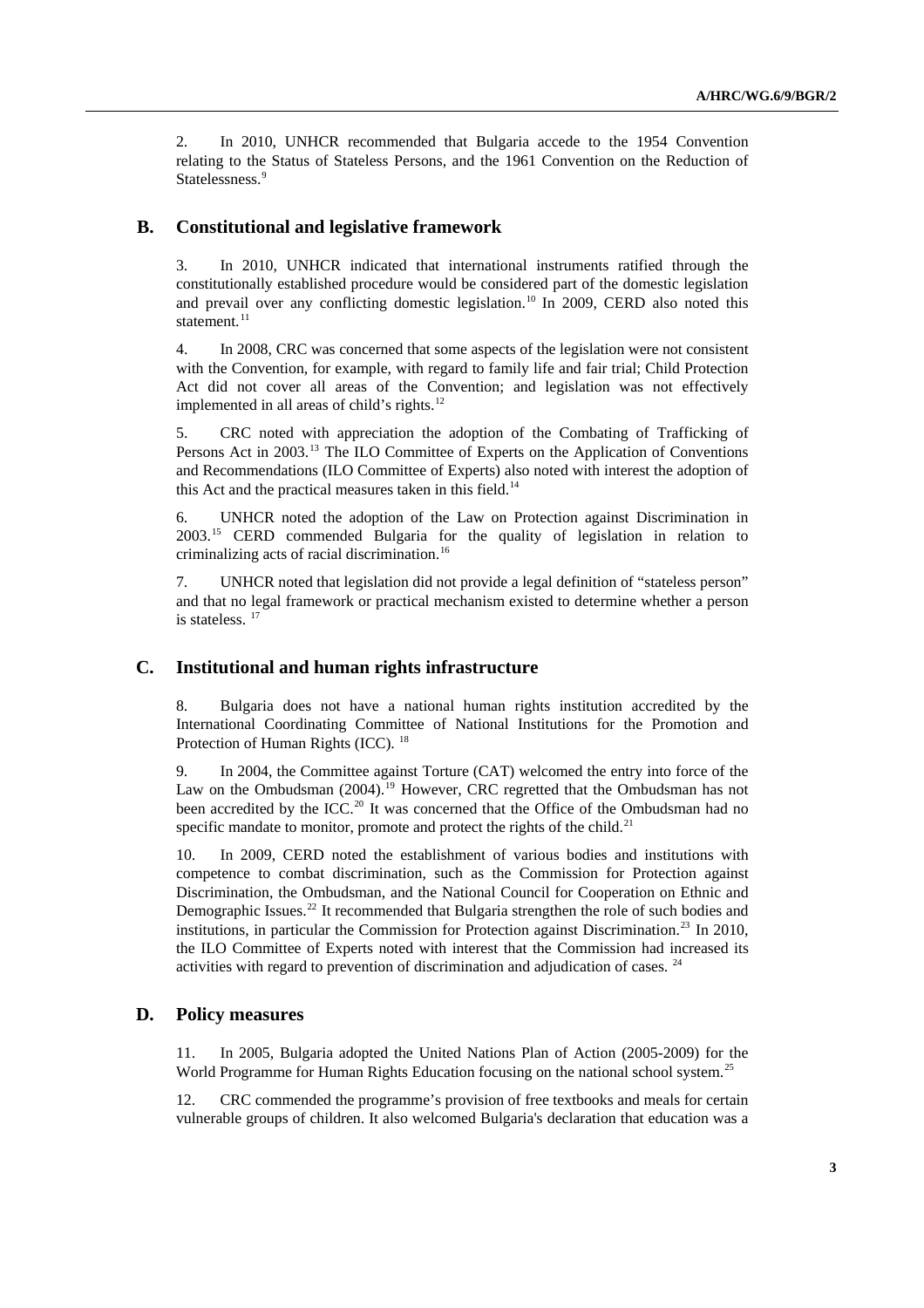priority for governmental policy, however it did not see this reflected in the budget allocations for education, which were still low.[26](#page-16-1)

13. In 2008, UNDP noted that Bulgaria needed to systematically implement gender equality policy in all areas and that an important step would be the adoption of the Equal Opportunities Bill, which had been postponed since 2001.[27](#page-16-1)

14. In 2007, ILO Committee of Experts noted the adoption of a National Action Plan for the Decade of Roma Inclusion (2005-15), which identifies education and employment as priority areas.<sup>[28](#page-16-1)</sup> Nevertheless, CRC was concerned that the Programme for Equal Integration of Roma into Bulgarian Society lacked adequate strategic approach and sufficient coordination.<sup>[29](#page-16-1)</sup> It recommended the provision of sufficient human resources, an adequate strategic approach, and effective coordination.<sup>30</sup>

15. CRC urged Bulgaria to develop mechanisms to adequately implement and review all plans of actions that were relevant for children.<sup>[31](#page-16-1)</sup> While noting the increase in funds budgeted for child rights programmes, CRC was concerned about the inadequate annual State budget allocated for areas affecting children, which included health, education and social assistance. It recommended the prioritization of children's rights and welfare in Bulgaria's budget policy and a further increase in budget allocations for the implementation of the CRC, especially for health, education and family support.<sup>[32](#page-16-1)</sup>

16. CERD noted with satisfaction the measures taken, and programmes implemented for the integration of persons belonging to minorities, the upbringing and education of Roma children, the promotion of the mother tongues of ethnic minorities, and the prevention of discrimination by State officials and the police against persons from ethnic minorities.<sup>[33](#page-16-1)</sup>

## **I. Promotion and protection of human rights on the ground**

### **A. Cooperation with human rights mechanisms**

### **1. Cooperation with treaty bodies**

|                           | Latest report |                   |                                               |
|---------------------------|---------------|-------------------|-----------------------------------------------|
|                           | submitted and | Latest concluding | <i>Follow-up</i>                              |
| Treaty body <sup>34</sup> | considered    | observations      | response Reporting status                     |
| <b>CERD</b>               | 2008          | February 2009     | Overdue since Consolidated 20 <sup>th</sup>   |
|                           |               |                   | and 21 <sup>st</sup> report<br>March 2010     |
|                           |               |                   | due 2012                                      |
| <b>CESCR</b>              | 1996          | November 1999     | - $4th$ and $5th$ reports                     |
|                           |               |                   | received in 2009                              |
| <b>HR</b> Committee       | 1993          | <b>July 1993</b>  | $-3rd$ report received                        |
|                           |               |                   | in $2009$                                     |
| <b>CEDAW</b>              | 1994          | January 1998      | $-4$ <sup>th</sup> to 7 <sup>th</sup> reports |
|                           |               |                   | due July 2010                                 |
| <b>CAT</b>                | 2000          | May 2004          | Overdue since Combined 4 <sup>th</sup> and    |
|                           |               |                   | May 20055 <sup>th</sup> report received       |
|                           |               |                   | in 2009                                       |
| <b>CRC</b>                | 2007          | May 2008          | - Consolidated 3rd                            |
|                           |               |                   | and 4 <sup>th</sup> report due                |
|                           |               |                   | July 2013.                                    |
| OP-CRC-AC                 | 2006          | October 2007      |                                               |
| OP-CRC-SC                 | 2006          | October 2007      |                                               |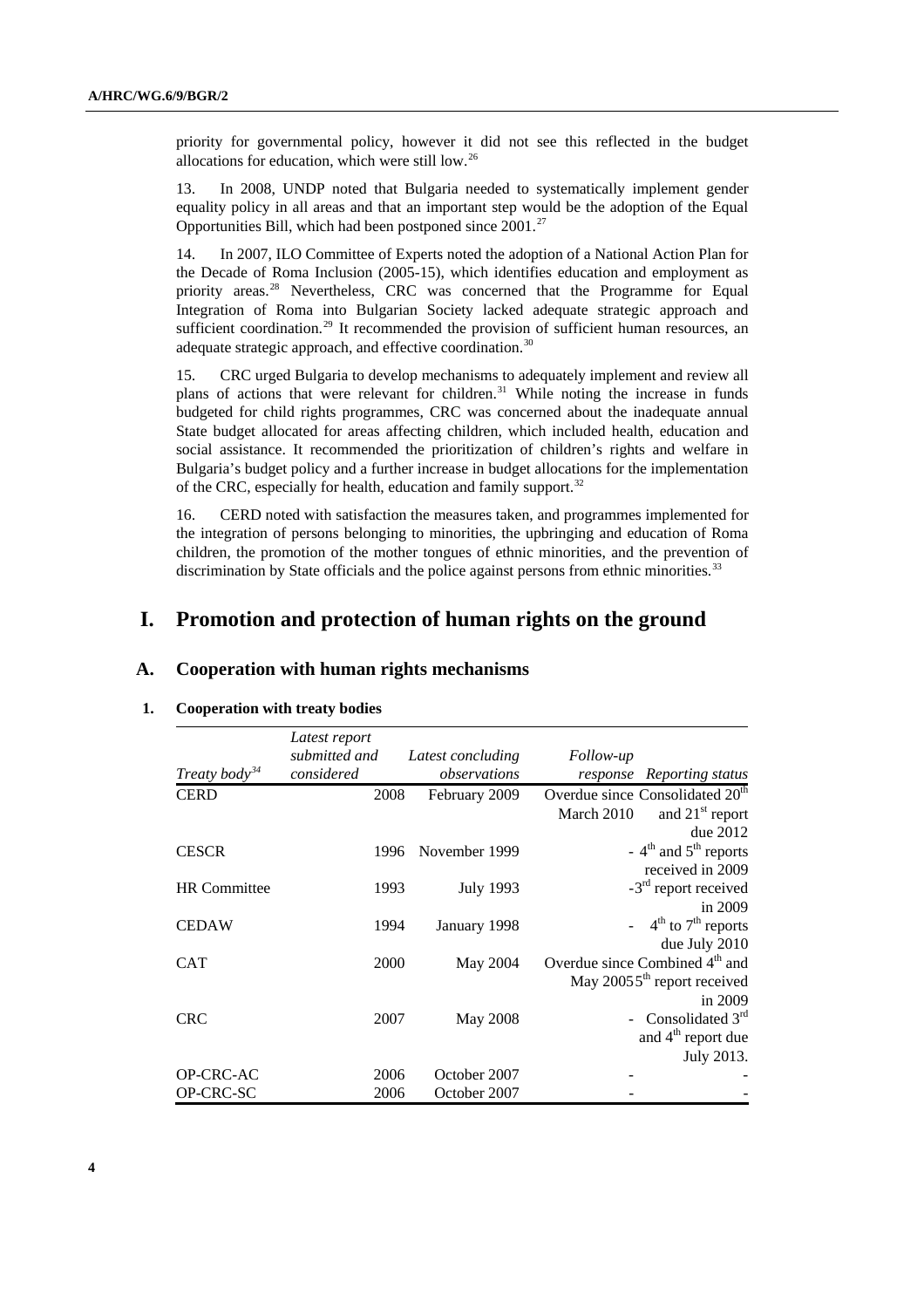#### **2. Cooperation with special procedures**

| Standing invitation issued                                                  | <b>Yes</b>                                                                                                                          |
|-----------------------------------------------------------------------------|-------------------------------------------------------------------------------------------------------------------------------------|
| Latest visits or mission reports                                            | None                                                                                                                                |
| Visits agreed upon in principle                                             | Special Rapporteur on the independence of                                                                                           |
|                                                                             | judges and lawyers (in 2011); Independent<br>expert on minority issues                                                              |
| Visits requested and not yet agreed upon                                    | Special Rapporteur on the sale of children<br>(requested in 2006); Special Rapporteur on<br>freedom of religion (requested in 2006) |
| <i>Responses to letters of allegations and urgent During</i> the<br>appeals | period under<br>-8<br>review.<br>communications were sent; the Government<br>replied to 5 communications.                           |
| Responses to questionnaires on thematic<br>issues                           | Bulgaria responded to 7 of the 23<br>questionnaires sent by special procedures<br>mandate holders. <sup>35</sup>                    |

#### **3. Cooperation with the Office of the High Commissioner for Human Rights**

17. Bulgaria contributed financially to OHCHR in 2004, 2005, 2007 and 2008.<sup>[36](#page-16-1)</sup>

## **B. Implementation of international human rights obligations, taking into account applicable international humanitarian law**

#### **1. Equality and non-discrimination**

18. In 2010, the ILO Committee of Experts noted that legislation reflected the assumption that the main responsibility for family care and the household lay with women, and therefore reinforced stereotypical attitudes regarding the roles of men and women, and existing gender inequality. It requested Bulgaria to, inter alia, ensure that measures were available to men and women workers with family responsibilities on an equal footing.<sup>[37](#page-16-1)</sup>

19. UNDP indicated that there was horizontal gender segregation in the economy, where certain economic sectors tend to be "feminized," but also vertical gender segregation, where a smaller percentage of women obtain leadership and management positions as compared to men. $38$ 

20. UNDP noted that the average wage for women fell behind the average wage for men.[39](#page-16-1) In 2009 and 2010, the ILO Committee of Experts requested Bulgaria to provide information explaining the increase in the gender/wage gap in the public sector and the measures taken or envisaged to address this situation.[40](#page-16-1)

21. CRC was concerned about the persistent discrimination against Roma children, children living in institutions, and children with disabilities, in particular with regard to access to education, health care and housing. CRC recommended that Bulgaria explicitly include specific provisions in its legislation to prohibit discrimination on the ground of disability, including in the Public Education Act.<sup>[41](#page-16-1)</sup> It urged Bulgaria to, inter alia, initiate campaigns aimed at addressing the negative attitudes towards the Roma in society at large, and strengthen its efforts to remove discrimination.<sup>[42](#page-16-1)</sup>

22. In 2007, the ILO Committee of Experts expressed concern about, inter alia, persisting labour market inequalities along ethnic lines, and reports of discriminatory practices against members of ethnic minorities, particularly Roma.<sup>[43](#page-16-1)</sup> In 2010, it requested Bulgaria to, inter alia, continue and intensify its efforts to assess and monitor the employment situation of members of ethnic minority groups, particularly Roma and persons of Turkish origin.[44](#page-16-1)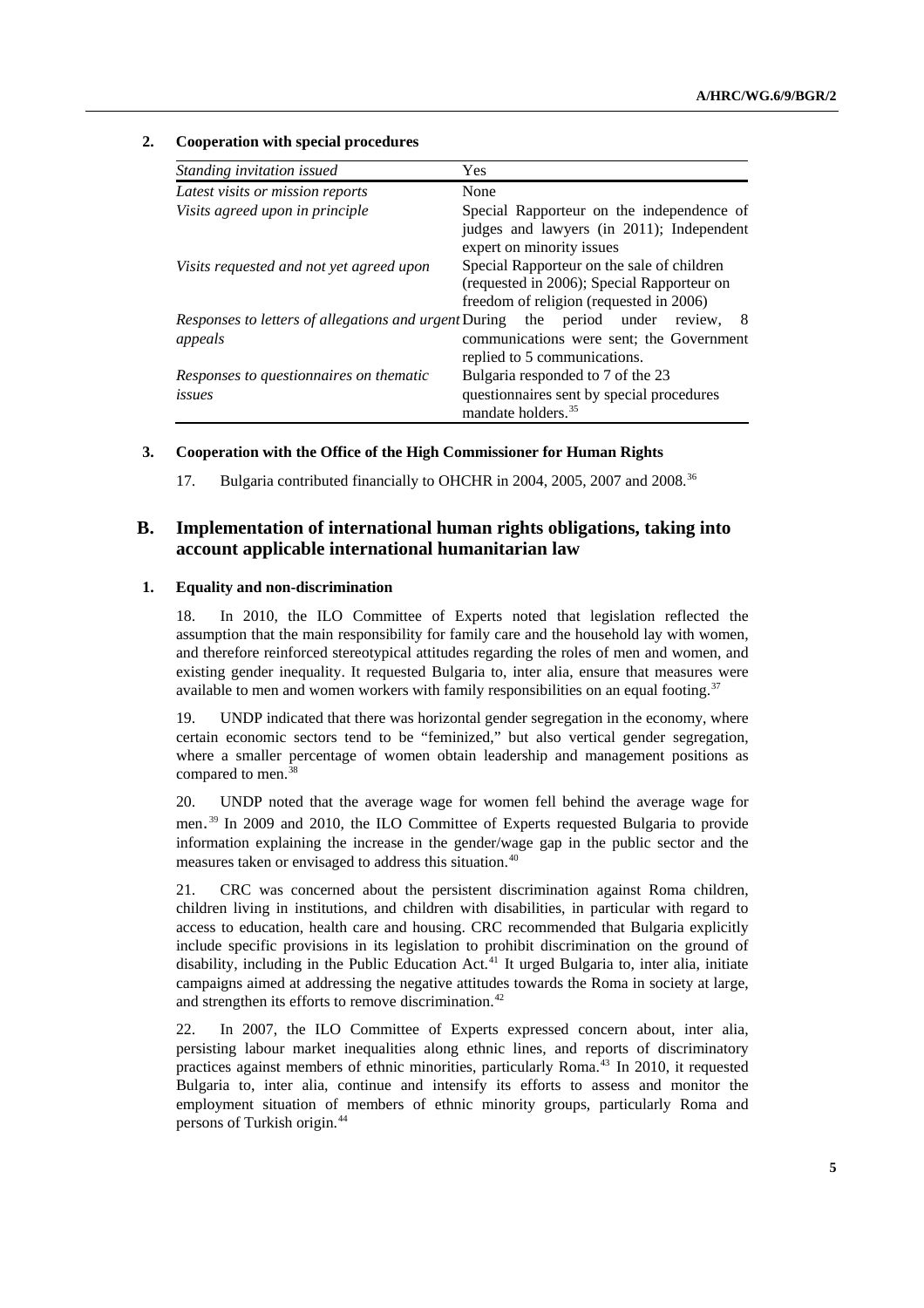#### **2. Right to life, liberty and security of the person**

23. In 2004, CAT was concerned about the absence of a comprehensive definition of torture as set out in the Convention.[45](#page-16-1) CAT also expressed concern over numerous allegations of ill-treatment of persons in custody, which might amount to torture and which disproportionately affected the Roma.<sup>[46](#page-16-1)</sup> It recommended that Bulgaria strengthen the legal safeguards against ill-treatment and torture and pursue efforts to reduce incidents of ill-treatment by police and other officials.<sup>[47](#page-16-1)</sup>

24. CERD was concerned at the cases of ill-treatment and excessive use of force by the police against persons from minority groups, in particular Roma. It encouraged Bulgaria to continue to take measures to combat abuse of authority and ill-treatment by the police against persons from minority groups, to ensure that such acts are prosecuted and punished, and to continue integrating Roma into the police.<sup>[48](#page-16-1)</sup>

25. CRC expressed concern at the numerous allegations of children being ill-treated and the unavailability of data in this regard. It recommended that Bulgaria, inter alia, expand and facilitate children's ability to file complaints about ill-treatment in schools and detention centres, and ensure the prosecution of offences.<sup>[49](#page-16-1)</sup>

26. While noting that corporal punishment was unlawful in the home, schools, the penal system, alternative care settings, and employment, CRC was concerned that children were still victims of corporal punishment in all of the above-mentioned settings.<sup>[50](#page-16-1)</sup> It urged Bulgaria to enforce the ban on corporal punishment by, inter alia, promoting non-violent and participatory methods of child rearing and education, and bringing offenders before the competent administrative and judicial authorities.<sup>[51](#page-16-1)</sup>

27. CRC was concerned at the increase in the rate of children subjected to abuse, including psychological, physical and sexual abuse, and that only a negligible number of cases reached the courts.<sup>[52](#page-16-1)</sup> It recommended that Bulgaria, inter alia, develop and implement a comprehensive strategy for the prevention and reduction of child abuse and neglect, and prosecute and sentence perpetrators of these crimes.<sup>[53](#page-16-1)</sup>

28. CERD expressed concern about acts of hatred and racism committed against members of minorities.<sup>[54](#page-16-1)</sup> UNHCR made similar observations and referred to reported cases of vandalism of mosques and to anti-Semitism-related vandalism during the election campaign in July 2009.<sup>[55](#page-16-1)</sup> CERD noted that the criminal provisions relating to racist acts were still infrequently applied.<sup>[56](#page-16-1)</sup>

29. CRC expressed concern at the inadequate conditions prevailing in prisons and detention centres, including overpopulation and poor living conditions.<sup>[57](#page-16-1)</sup> CAT was concerned about the poor material conditions of detention facilities.<sup>[58](#page-16-1)</sup>

30. In 2006, a joint communication was sent by Special Rapporteurs on the sale of children, on trafficking of persons, and on violence against women regarding the trafficking of newborns from Bulgaria to neighbouring countries. Pregnant women, mostly from the Roma communities, were allegedly induced to travel to another country for work, where their newborn babies would be taken away and sold by members of criminal organizations.[59](#page-16-1)

31. CRC remained concerned at the prevalence of human trafficking, especially of Roma children, young children and newborns.<sup>[60](#page-16-1)</sup> It encouraged Bulgaria to, inter alia, continue and strengthen its awareness-raising campaigns and to increase protection provided to victims of trafficking.<sup>[61](#page-16-1)</sup>

32. The ILO Committee of Experts noted that the Execution of Punishment Act contained a provision obliging prisoners to perform assigned work, and imposed disciplinary sanctions for the non-performance of work. It noted with interest Bulgaria's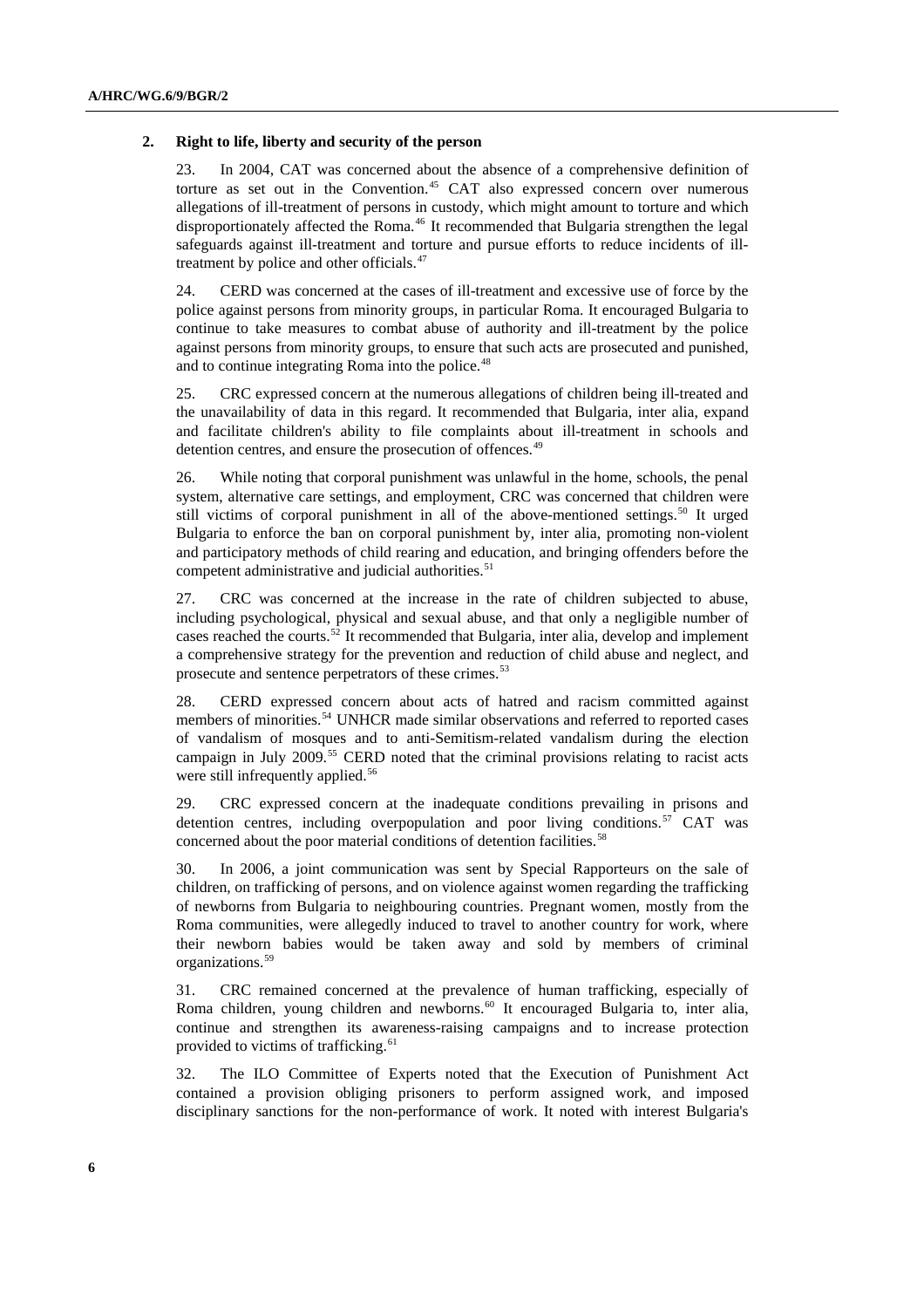statement that the principle of "voluntary nature of prison labour" would be introduced in the forthcoming amendments of the Act. $62$ 

33. CRC was concerned at the increase in the rate of children subjected to sexual exploitation and abuse, and that a negligible number of cases reach the courts.<sup>[63](#page-16-1)</sup> It was also concerned that preventive measures against the exploitation of children, including prostitution, pornography and engagement of children in forced labour remained limited.<sup>[64](#page-16-1)</sup> It recommended that Bulgaria, inter alia, identify the extent and root causes of sexual exploitation of children in order to facilitate the implementation of effective strategies; take measures to prosecute perpetrators of sexual exploitation of children and child abuse; and implement appropriate policies and targeted programs for the prevention, recovery and social reintegration of child victims.<sup>[65](#page-16-1)</sup> CRC also encouraged Bulgaria to amend criminal law provisions so as to fully include all the offences regarding child prostitution and child pornography.<sup>[66](#page-16-1)</sup>

34. CRC was concerned that there were a high number of children, predominantly Roma, living on the streets, and that street children were often placed in specialized institutions.[67](#page-16-1) It urged Bulgaria to provide protection and assistance to street children and to elaborate and implement programmes to prevent children from leaving families and schools for the street.<sup>[68](#page-16-1)</sup>

#### **3. Administration of justice, including impunity, and the rule of law**

35. In 2008, CRC expressed concern that Bulgaria did not establish juvenile courts or chambers within existing settlements, and that the deprivation of liberty was not used as a means of last resort. It also expressed concern at the definition of "anti-social behaviour" and the high percentage of children placed in correctional-educational institutions.<sup>[69](#page-16-1)</sup> It recommended that Bulgaria, inter alia, set up an adequate system of juvenile justice, including juvenile courts with specialized judges for children; use deprivation of liberty as a means of last resort, and amend the Criminal Procedural Code to withdraw the notion of anti-social behaviour.[70](#page-16-1)

36. In 2008, regarding communication No. 257/2004 (*Nikolov vs. Bulgaria*), CAT found violations of articles 12 and 16 of the Convention related to the impartiality requirements of the investigation and ill-treatment by the police. It requested Bulgaria to provide the victim with an effective remedy, including fair and adequate compensation and medical rehabilitation.<sup>[71](#page-16-1)</sup>

37. CAT expressed concern at the lack of an independent system to investigate complaints, and that allegations of ill-treatment were not always investigated promptly and impartially.[72](#page-16-1) It recommended that Bulgaria establish an effective, reliable and independent complaint system to initiate prompt and impartial investigations into allegations of ill-treatment or torture, and to punish those found responsible.<sup>[73](#page-16-1)</sup>

#### **4. Right to privacy and family life**

38. CRC expressed concern at, inter alia, inadequate support provided to families with children, especially families in crisis situations, and the insufficient availability of family counselling services, parental education programmes, and professional staff trained to identify and address family problems.<sup>[74](#page-16-1)</sup>

39. While noting Bulgaria's efforts to deinstitutionalize children and to improve the situation of children in institutions, CRC was concerned at the limited progress achieved in reducing the large number of children, especially Roma children, placed in institutions. Furthermore, it was concerned at the insufficient and inadequately trained personnel working within these institutions, the inadequate budgetary allocations, and reports that many children lacking parental care. In particular, abandoned children were apprehended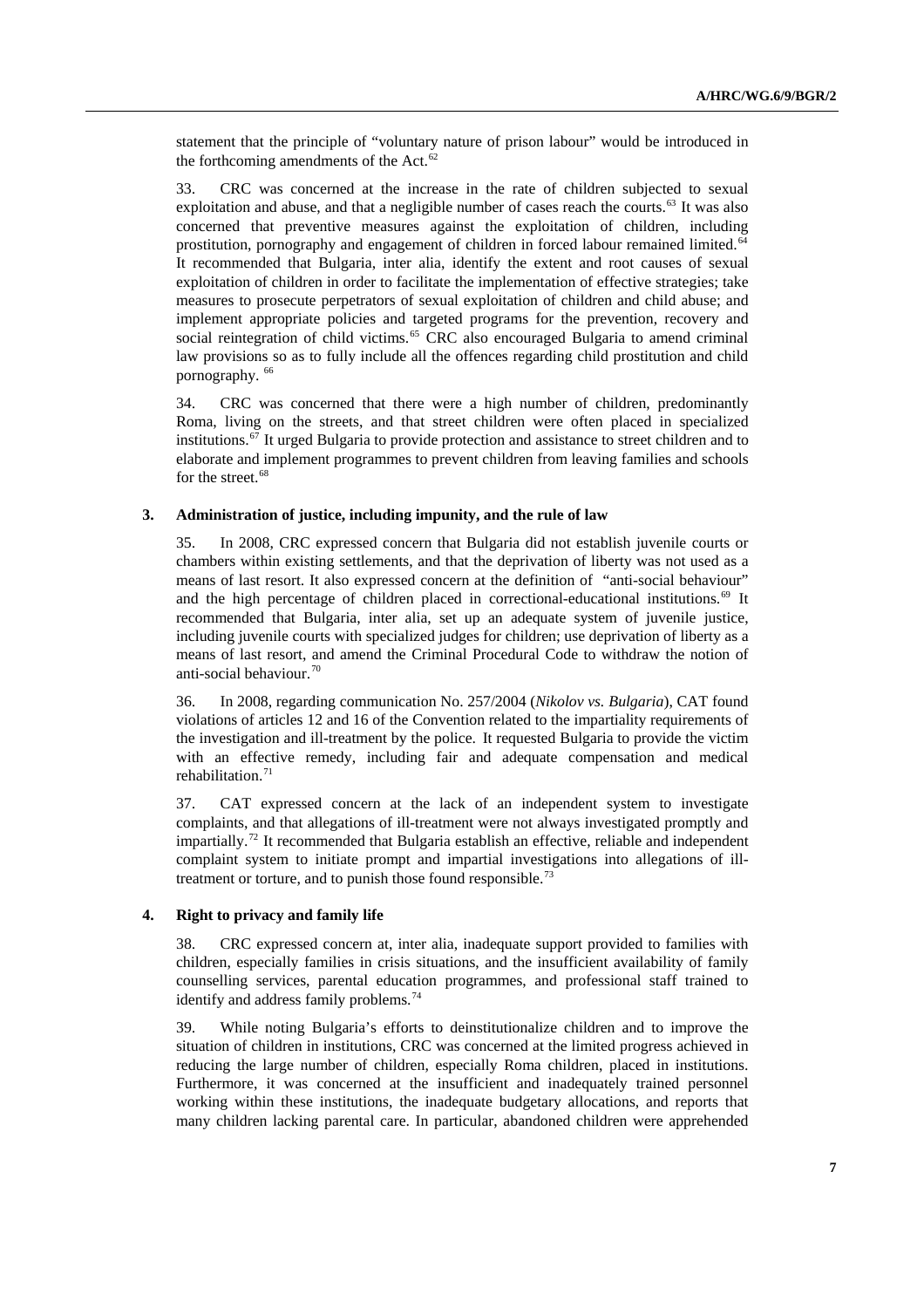and placed in the same closed facilities as children suspected or accused of criminal wrongdoing.<sup>[75](#page-16-1)</sup>

40. CRC was concerned at the insufficient numbers and inadequate training provided to foster families, which resulted in a high proportion of children still placed in institutions. It was also concerned that coordination within the care system and the periodic review of placement were not a regular practice in all alternative care placements.[76](#page-16-1)

41. CRC, while noting increased controls in the adoption process, was concerned about the insufficient resources provided to the central adoption authority, the high number of children awaiting adoption, and difficulties in placing Roma children. CRC recommended that Bulgaria strengthen the bodies dealing with the adoption process to, inter alia, ensure that Roma children are not discriminated against in the adoption process.<sup>7</sup>

### **5. Freedom of religion or belief, expression, association and peaceful assembly, and right to participate in public and political life**

42. In 2009 the ILO Committee of Experts was of the view that the provisions of the Penal Code that stipulate sanctions of imprisonment for, inter alia, the propagation of "antidemocratic ideology," using religion and church in propaganda against authorities, and conducting a public assembly, meeting or manifestation in violation of legislation were worded broadly enough to be used as a means of punishment for the expression of views.<sup>[78](#page-16-1)</sup>

43. CERD was concerned about reports of the propagation by certain organizations, press and media outlets, and political parties of racist stereotypes and hatred towards persons belonging to minorities.<sup>[79](#page-16-1)</sup> UNHCR made similar observations and indicated that a television network associated with a political party broadcast programs that targeted ethnic minorities and foreigners, and noted that there was no action taken against the television network, despite repeated complaints lodged by ethnic minorities' representatives.<sup>[80](#page-16-1)</sup> CERD recommended that Bulgaria penalize organizations, media and political parties that were guilty of such acts and promote tolerance among ethnic groups.<sup>8</sup>

#### **6. Right to work and to just and favourable conditions of work**

44. ILO Committee of Experts considered that the Labour Code permitted exceptions to the general standard of eight hours a day and 48 hours a week, which represented a real risk of abuse and a major threat for workers' health and welfare.<sup>[82](#page-16-1)</sup>

45. CRC welcomed the legislation restricting child labour and the development of a National Plan for Combating the Worst Forms of Child Labour. However, it was concerned at the large number of socially vulnerable children, especially Roma children, engaged in harmful and exploitative labour, particularly in agriculture, industry and domestic service.<sup>[83](#page-16-1)</sup> It recommended that Bulgaria, inter alia, introduce monitoring mechanisms to ensure the enforcement of labour laws and protect children from economic exploitation.<sup>[84](#page-16-1)</sup>

46. In 2008, the ILO Committee of Experts noted that the legislation granting work permission to persons under 18 years did not cover self-employed children. It requested Bulgaria to indicate the measures taken or envisaged to ensure the protection of self-employed children under 18 years. <sup>[85](#page-16-1)</sup>

47. In 2008 and 2010, the ILO Committee of Experts noted the lack of legal protection for workers' organizations against acts of interference by employers. It requested Bulgaria to take measures to ensure adequate protection against acts of interference by employers' organizations.<sup>[86](#page-16-1)</sup>

48. The ILO Committee of Experts considered that the requirement for organizations to be affiliated with a national organization in order to be able to conclude sectoral and branch-level collective agreements was incompatible with the principle of free and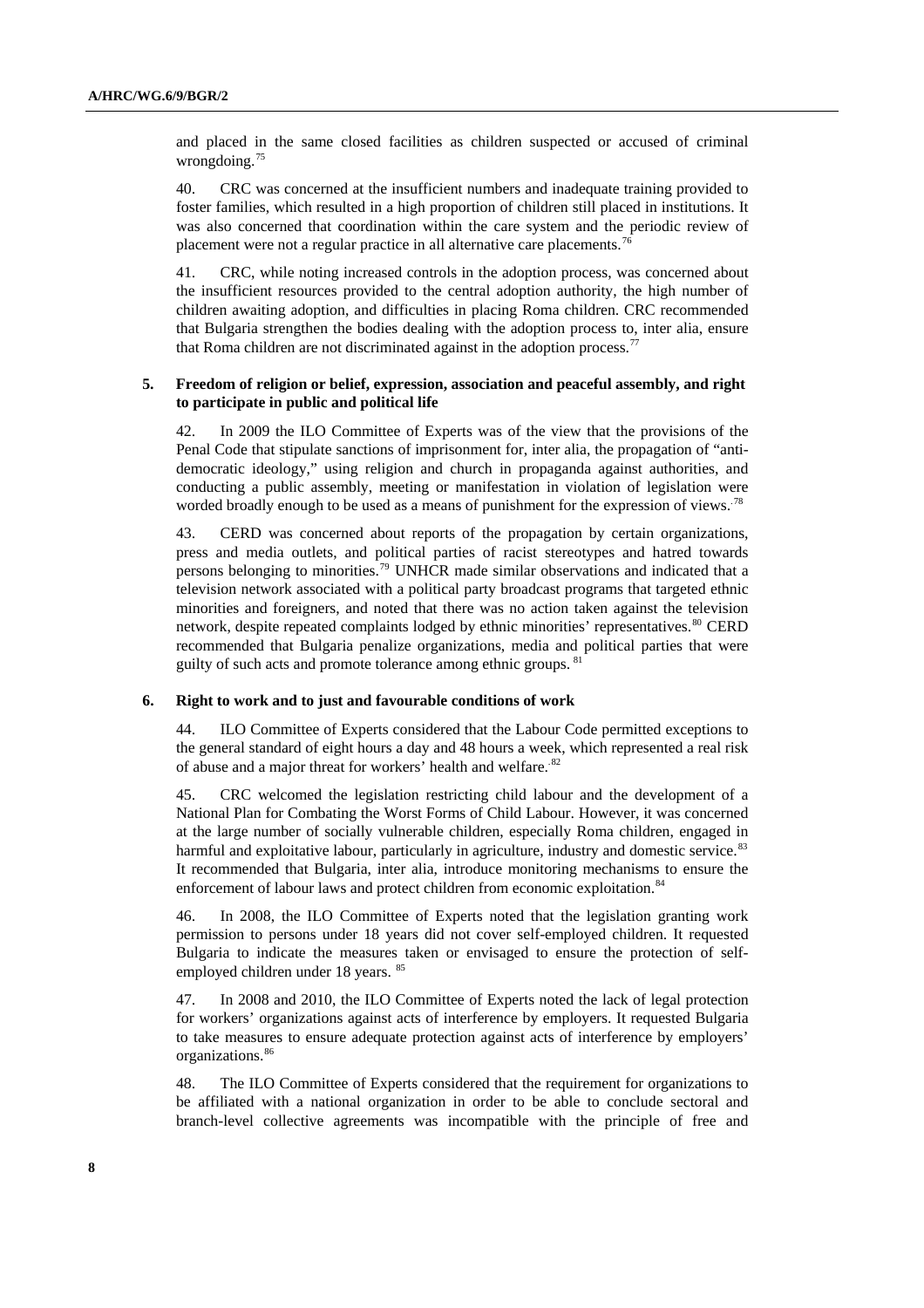voluntary collective bargaining. It requested Bulgaria to amend the Labour Code to eliminate this requirement.<sup>[87](#page-16-1)</sup>

#### **7. Right to social security and an adequate standard of living**

49. In 2008, UNDP noted that major issues still persisted in the health-care sector where the management, efficiency and effectiveness of health services fail to meet the needs and expectations of the people.<sup>[88](#page-16-1)</sup>

50. In 2008, CRC remained concerned at the limited and inequitable access to adequate health-care services, especially for Roma children and children in rural areas, reflected, inter alia, in the relatively high infant mortality rate, and segregation of Roma patients in hospitals. It recommended that Bulgaria, inter alia, develop a comprehensive programme to improve mother and child health, ensure that the Roma population and other vulnerable groups have equitable access to health services, and take steps to end segregation in hospitals.<sup>[89](#page-16-1)</sup>

51. UNICEF noted that in areas with predominantly Roma or Turkish minority populations, the mortality rates of children under the age of five were twice the national average. $90\degree$  $90\degree$  UNDP mentioned that underweight births were far more frequent among socially disadvantaged groups and adolescent mothers.<sup>[91](#page-16-1)</sup> UNICEF indicated that vaccination coverage was above 96 per cent, except among Roma children, and 5 per cent of Roma children were not immunized against vaccine-preventable diseases.<sup>[92](#page-16-1)</sup>

52. CRC was concerned about the high rate of early pregnancies and the high abortion rate among adolescents. Furthermore, it was concerned that the legal minimum age for medical treatment without parental consent was set at 16 years. <sup>[93](#page-16-1)</sup>

53. UNICEF mentioned that incidence of HIV/AIDS was low, but there was little public awareness of how the virus is spread, especially in rural communities.<sup>[94](#page-16-1)</sup> Nevertheless, CRC was concerned at the increase in the rates of sexually transmitted diseases (STDs), particularly syphilis and HIV/AIDS, amongst adolescents.<sup>[95](#page-16-1)</sup> It recommended that Bulgaria, strengthen its preventive efforts by conducting campaigns and educational programmes, particularly within schools, in order to raise awareness on STDs and prevention methods.<sup>[96](#page-16-1)</sup>

54. In 2009, a joint communication was sent by three special procedures mandate holders regarding the reported forced eviction and housing demolition of 40 Roma households. According to allegations, no meaningful consultation was held with the communities prior to the evictions, and no affected family was offered alternative housing.<sup>[97](#page-16-1)</sup>

55. UNDP stated that urban and rural water supply systems covered 98.9 per cent of the population, however, establishment of sewerage networks and waste-water treatment facilities fell behind progress made in the water supply system.<sup>[98](#page-16-1)</sup>

56. CRC noted that a large percentage of the population, especially children under 15 years, and Roma and Turkish children lived in poverty and social isolation, and were deprived of equal opportunities and access to essential services.<sup>[99](#page-16-1)</sup> UNDP indicated that the Roma community continued to face several combined poverty risks stemming from low education, unemployment, poor housing and living conditions, life in underdeveloped rural regions, and large households.[100](#page-16-1) CRC recommended that Bulgaria reinforce its efforts to alleviate poverty and to ensure support and material assistance with particular focus on the most marginalised and disadvantaged children and their families.<sup>[101](#page-16-1)</sup>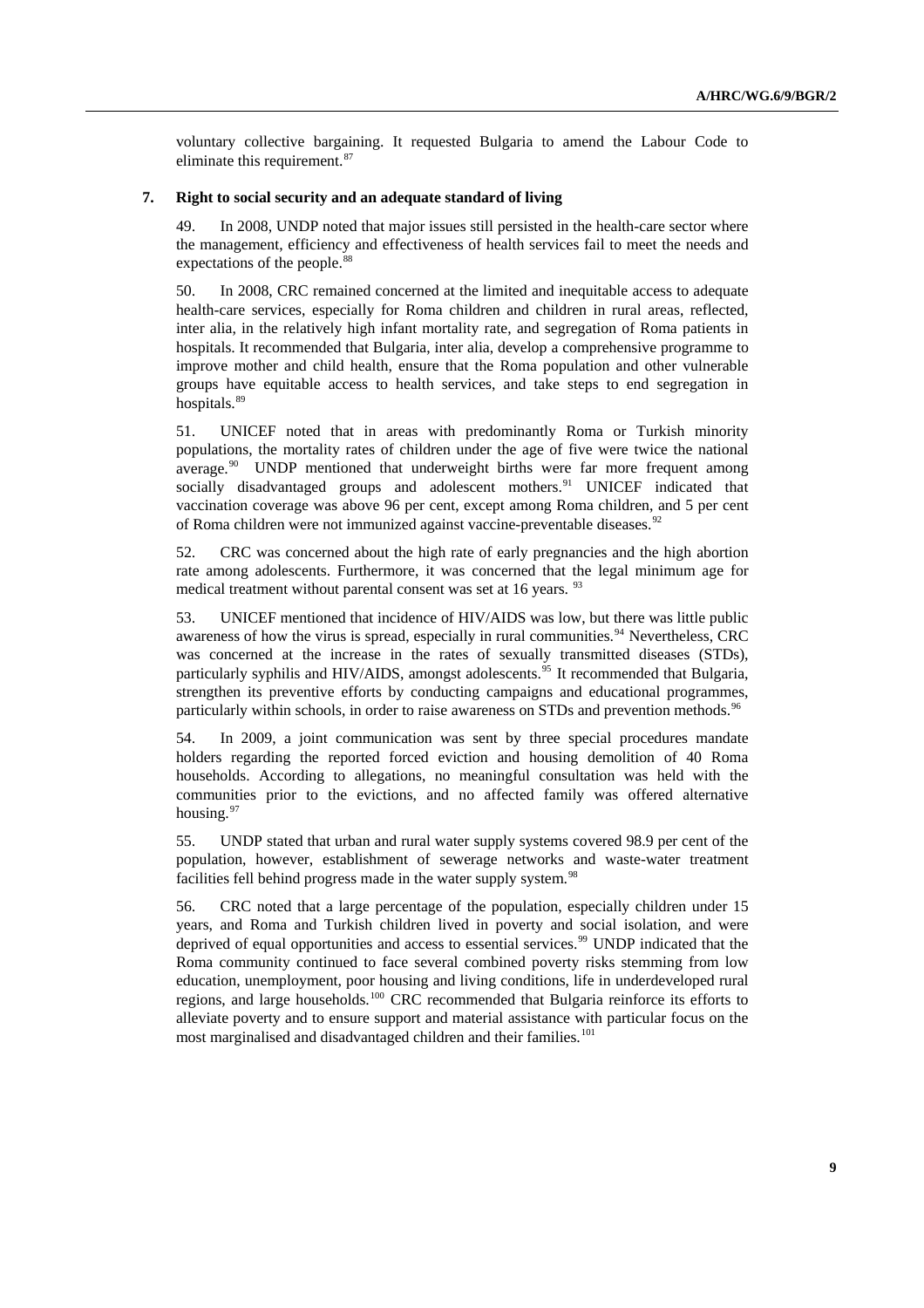#### **8. Right to education and to participate in the cultural life of the community**

57. UNICEF stated that primary school enrolment rates were above 95 per cent, except among the Roma community.<sup>[102](#page-16-1)</sup> UNDP also referred to the high enrolment rate in primary education (97.8 per cent for elementary school and 83.7 per cent for junior high school).<sup>[103](#page-16-1)</sup>

58. Human Rights Education was included in the National Educational Requirements for "civic education," an interdisciplinary element of mandatory general education in schools.<sup>[104](#page-16-1)</sup> However, CRC expressed concern that, inter alia, human rights and the child's rights were still not included in the curricula at all education levels.<sup>[105](#page-16-1)</sup>

59. UNDP referred to studies indicating that the quality of education in elementary schools was very good, but dropped in junior high schools.<sup>[106](#page-16-1)</sup> It stated that factors such as, inter alia, lack of an independent system to evaluate the quality of education, and ineffective teachers' qualification and career development system had a direct impact on the quality of education.<sup>[107](#page-16-1)</sup> CRC also expressed concern about the quality of education<sup>[108](#page-16-1)</sup> and recommended that it be improved it by, inter alia, the introduction of interactive teaching methods and teacher training.<sup>[109](#page-16-1)</sup>

60. CRC noted that the high drop-out rates were not decreasing and that over 25 per cent of the children in rural areas did not even finish  $8<sup>th</sup>$  grade.<sup>[110](#page-16-1)</sup> UNDP noted disparities in terms of school attendance and quality of education for children living in cities and those in rural regions. Disparity was particularly noted for children from high mountain villages, who study in mixed classes in which 1<sup>st</sup> to 4<sup>th</sup> grade pupils are grouped together, and where children could not attend school regularly in winter, due to poor infrastructure.<sup>[111](#page-16-1)</sup>

61. UNDP noted that the highest number of children outside the educational system, and the highest percentage of dropouts belong to the Roma minority.<sup>[112](#page-16-1)</sup> UNICEF noted that nearly three quarters of school dropouts were Roma children.<sup>[113](#page-16-1)</sup>

62. CRC noted Bulgaria's efforts to better integrate Roma children in mainstream schools, but it remained concerned at the limited success of the efforts.<sup>[114](#page-16-1)</sup> UNDP noted that Roma children accounted for more than 50 per cent of students in segregated schools. However, it also noted data indicating a growing inclusion of Roma members in mainstream education over the past couple of years.<sup>[115](#page-16-1)</sup> CERD was concerned about the former practice of placing Roma children in special schools reserved for children with disabilities. [116](#page-16-1)CRC recommended that Bulgaria strengthen its efforts to integrate Roma children into the general school system by, inter alia, enhanced teacher training and appropriate teaching and learning methods.<sup>[117](#page-16-1)</sup>

63. In 2009, the Special Rapporteur on the right to education transmitted a communication concerning children with disabilities who received no effective education due to disability-based discrimination. It was reported that a very limited number of children living in Homes for Mentally Disabled Children (HMDC) were enrolled in schools and that mainstream schools were not adapted to accommodate these children's needs. The educational system allegedly denied these children the right to education and the denial was discriminatory. The Government responded that, inter alia, it has made a concerted effort to implement policies on the issue, and that the situation had improved since 2005[.118](#page-16-1)

64. CRC was concerned at the ongoing shortage of resources for the development of educational, social and health services for children with disabilities in their own living environment.<sup>[119](#page-16-1)</sup> It was also concerned that many children with disabilities were still regarded as uneducable, and lived in special boarding schools which did not receive additional resources to assist these children appropriately.[120](#page-16-1) CRC recommended that Bulgaria, inter alia, include children with disabilities in the general school system and reduce the number of schools for children with special educational needs to the unavoidable minimum.<sup>[121](#page-16-1)</sup>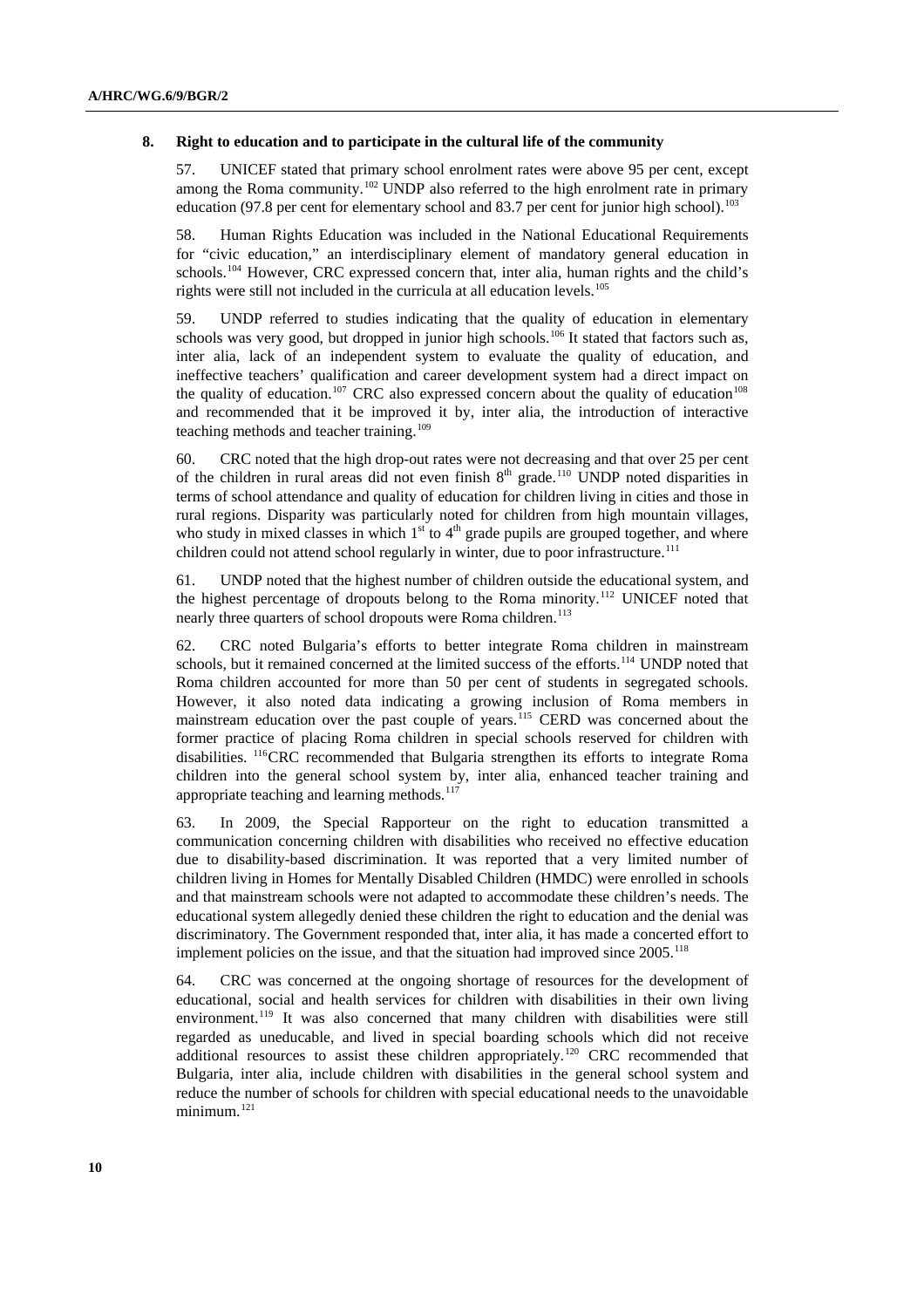#### **9. Minorities and indigenous peoples**

65. CERD was concerned about the obstacles encountered by the Roma with regard to access to work, housing, health care and education. It recommended that Bulgaria continue to take positive measures to improve the living conditions of Roma with regard to access to work, health care, housing and education.<sup>[122](#page-16-1)</sup>

66. CERD was concerned about the low representation of persons from certain minority groups, particularly Roma, in the various public administrations, army and police force, which may be due to discriminatory practices during selection and recruitment.<sup>[123](#page-16-1)</sup>

67. CERD noted the measures aimed at promoting the teaching of the mother tongues of the various ethnic communities. It recommended that Bulgaria further develop structures and means for teaching ethnic communities their mother tongues.<sup>[124](#page-16-1)</sup>

#### **10. Migrants, refugees and asylum-seekers**

68. In 2004, CAT welcomed the entry into force of the new Law on Asylum and Refugees (2002) and the establishment of the State Agency for Refugees as the single central refugee authority deciding on asylum.<sup>[125](#page-16-1)</sup>

69. UNHCR was concerned that Bulgaria did not sufficiently distinguish asylum-seekers from illegal migrants.<sup>[126](#page-16-1)</sup> UNHCR expressed concern about the legislation which stipulated that all asylum-seekers who lodged an asylum application at the borders, and who appeared to have entered Bulgaria illegally should be transferred by border guards to the Special Centre for Temporary Accommodation of Foreigners, not to the registration and reception centres (RRC) of the State Agency of Refugees (SAR). UNHCR stated that the legislation violated the rights of asylum-seekers, and recommended that it be amended.<sup>[127](#page-16-1)</sup>

70. UNHCR also noted that since September 2009 all asylum-seekers have been first transferred from the borders to the SCTAF in Busmantzi, instead of to the RRC of SAR. Living conditions at SAR RRCs were still inadequate.<sup>[128](#page-16-1)</sup> UNHCR recommended that Bulgaria, inter alia, take steps to introduce substantial improvements in the reception and living conditions of asylum-seekers and refugees at SAR RRCs in Sofia and Banya, in order to fully give meaning to the right to an adequate standard of living.<sup>[129](#page-16-1)</sup>

71. UNHCR noted the inadequacy of safeguards relating to respect of the "nonrefoulement" principle and expressed concern about an incident of "refoulement" which occurred in 2009.<sup>[130](#page-16-1)</sup> In 2004, CAT recommended that Bulgaria, inter alia, ensure that no person is expelled, returned or extradited to a country where there are substantial grounds for believing that he/she would be in danger of being subjected to torture, and that exceptional circumstances are not invoked as justification for so doing.<sup>[131](#page-16-1)</sup>

72. UNHCR noted that SAR continued the implementation of the National Programme for Integration of Refugees. In this respect it identified the need to improve the quality of the Bulgarian language training for refugees, and the importance of providing adequate Bulgarian language training for refugee children so as to facilitate their future enrolment in schools.<sup>[132](#page-16-1)</sup>

## **III. Achievements, best practices, challenges and constraints**

73. In 2009, while welcoming the progress made in strengthening democracy and the rule of law, CERD was aware of the efforts that Bulgaria needed to make, in particular to enhance the independence of the judiciary and eliminate corruption.<sup>[133](#page-16-1)</sup>

74. In 2008, CRC was concerned at the reported corruption in Bulgaria.[134](#page-16-1) In a 2008 report, United Nations Office on Drugs and Crime noted that corruption was considered the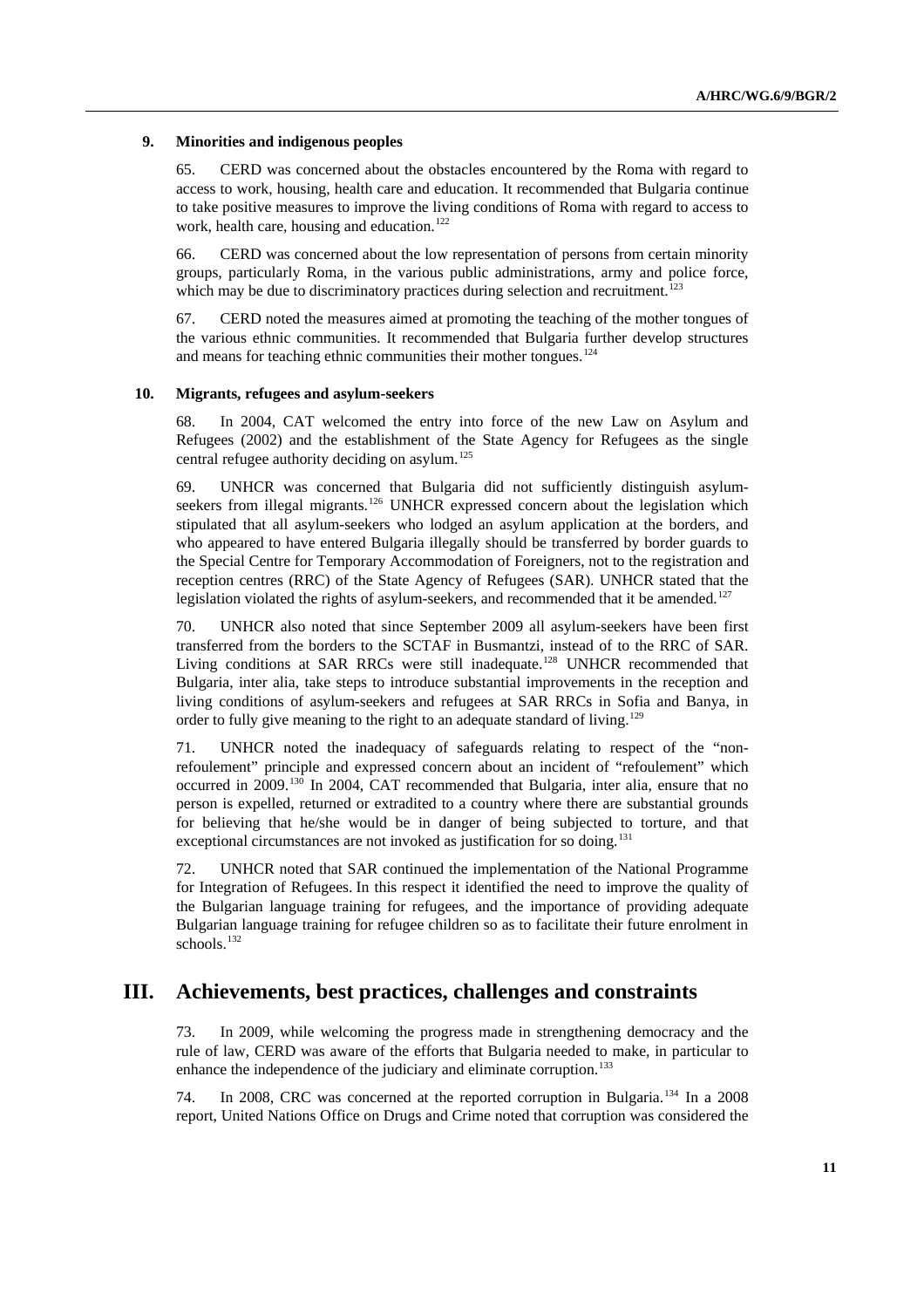main social problem in Bulgaria, and referred to a study suggesting that corruption was on the increase, and that the majority of cases remained unresolved.<sup>[135](#page-16-1)</sup>

## **IV. Key national priorities, initiatives and commitments**

### **Specific recommendations for follow-up**

75. CERD requested Bulgaria to provide information on its follow-up to the recommendations contained in paragraphs 13 (Roma children in school), 15 (discrimination of the Roma), 16 (ill-treatment of the Roma) and 18 (racist organizations) within one year of the adoption of the present concluding observations.[136](#page-16-2) No response has been received.

76. CAT requested Bulgaria to provide, within one year, information in response to the Committee's recommendations in paragraph 6(b) (safeguards to the Code of Criminal Procedure), 6(c) (complaints procedure for allegations of ill-treatment), 6(d) (legal counsel), 6(i) (detention conditions) and 6(k) (review of life sentences).<sup>[137](#page-16-3)</sup> No response has been received.

## **V. Capacity-building and technical assistance**

77. CRC recommended that Bulgaria seek technical cooperation from various UN agencies with regard to implementing the recommendations of the United Nations Study on violence against children,<sup>[138](#page-16-4)</sup> establishing a juvenile justice system, $139$  effective prevention in the areas covered by OP-CRC-SC, and implementing awareness-raising campaigns on all areas covered by the Optional Protocol.<sup>[140](#page-16-6)</sup>

#### *Notes*

 $1$  Unless indicated otherwise, the status of ratifications of instruments listed in the table may be found in Multilateral Treaties Deposited with the Secretary-General: Status as at 31 December 2006 (ST/LEG/SER.E.25), supplemented by the official website of the United Nations Treaty Collection database, Office of Legal Affairs of the United Nations Secretariat, http://treaties.un.org/ 2

| <b>ICERD</b>      | International Convention on the Elimination of All Forms of Racial             | Discrimination |
|-------------------|--------------------------------------------------------------------------------|----------------|
| <b>ICESCR</b>     | International Covenant on Economic, Social and Cultural Rights                 |                |
| <b>OP-ICESCR</b>  | <b>Optional Protocol to ICESCR</b>                                             |                |
| <b>ICCPR</b>      | International Covenant on Civil and Political Rights                           |                |
| <b>ICCPR-OP 1</b> | <b>Optional Protocol to ICCPR</b>                                              |                |
| <b>ICCPR-OP 2</b> | Second Optional Protocol to ICCPR, aiming at the abolition of the death        | penalty        |
| <b>CEDAW</b>      | Convention on the Elimination of All Forms of Discrimination against           |                |
|                   | Women                                                                          |                |
| <b>OP-CEDAW</b>   | <b>Optional Protocol to CEDAW</b>                                              |                |
| CAT               | Convention against Torture and Other Cruel, Inhuman or Degrading               |                |
|                   | <b>Treatment or Punishment</b>                                                 |                |
| OP-CAT            | Optional Protocol to CAT                                                       |                |
| <b>CRC</b>        | Convention on the Rights of the Child                                          |                |
| OP-CRC-AC         | Optional Protocol to CRC on the involvement of children in armed conflict      |                |
| OP-CRC-SC         | Optional Protocol to CRC on the sale of children, child prostitution and child |                |
|                   | pornography                                                                    |                |

<sup>&</sup>lt;sup>2</sup> The following abbreviations have been used for this document: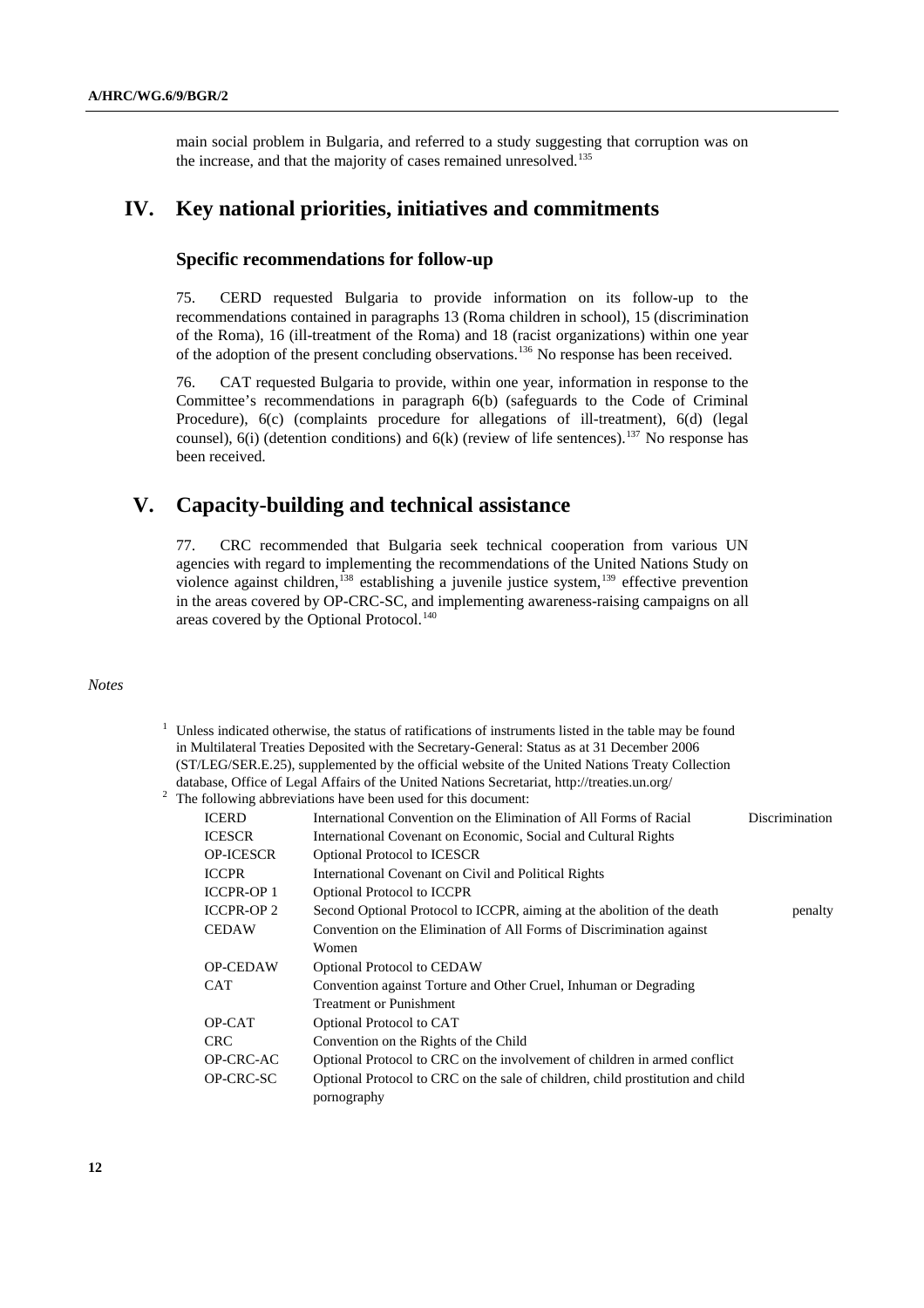| <b>ICRMW</b>   | International Convention on the Protection of the Rights of All Migrant  |  |
|----------------|--------------------------------------------------------------------------|--|
|                | Workers and Members of Their Families                                    |  |
| <b>CRPD</b>    | Convention on the Rights of Persons with Disabilities                    |  |
| <b>OP-CRPD</b> | Optional Protocol to the Convention on the Rights of Persons with        |  |
|                | <b>Disabilities</b>                                                      |  |
| <b>CED</b>     | International Convention for the Protection of All Persons from Enforced |  |
|                | Disappearance                                                            |  |

- 3 <sup>3</sup> Protocol to Prevent, Suppress and Punish Trafficking in Persons, Especially Women and Children, supplementing the United Nations Convention against Transnational Organized Crime. 4
	- <sup>4</sup> 1951 Convention relating to the Status of Refugees and its 1967 Protocol; 1954 Convention relating
	- to the status of Stateless Persons; and 1961 Convention on the Reduction of Statelessness.<br><sup>5</sup> Geneva Convention for the Amelioration of the Condition of the Wounded and Sick in Armed Forces in the Field (First Convention); Geneva Convention for the Amelioration of the Condition of Wounded, Sick and Shipwrecked Members of Armed Forces at Sea (Second Convention); Convention relative to the Treatment of Prisoners of War (Third Convention); Convention relative to the Protection of Civilian Persons in Time of War (Fourth Convention); Protocol Additional to the Geneva Conventions of 12 August 1949, and relating to the Protection of Victims of International Armed Conflicts (Protocol I); Protocol Additional to the Geneva Conventions of 12 August 1949, and relating to the Protection of Victims of Non-International Armed Conflicts (Protocol II); Protocol Additional to the Geneva Conventions of 12 August 1949, and relating to the Adoption of an Additional Distinctive Emblem (Protocol III). For the official status of ratifications, see Federal Department of Foreign Affairs of Switzerland, at

www.eda.admin.ch/eda/fr/home/topics/intla/intrea/chdep/warvic.html.

- International Labour Organization Convention No. 29 concerning Forced or Compulsory Labour; Convention No. 105 concerning the Abolition of Forced Labour, Convention No. 87 concerning Freedom of Association and Protection of the Right to Organize; Convention No. 98 concerning the Application of the Principles of the Right to Organize and to Bargain Collectively; Convention No. 100 concerning Equal Remuneration for Men and Women Workers for Work of Equal Value; Convention No. 111 concerning Discrimination in Respect of Employment and Occupation; Convention No. 138 concerning the Minimum Age for Admission to Employment; Convention No. 182 concerning the Prohibition and Immediate Action for the Elimination of the Worst Forms of Child Labour.
- CRC/C/BGR/CO/2, 23 June 2008, para. 73.
- 8 CERD/C/BGR/CO/19, 23 March 2009, para. 21.
- <sup>9</sup> UNHCR submission to the UPR on Bulgaria, p. 8.
- 10 Ibid., p. 1.
- 11 CERD/C/BGR/CO/19, 23 March 2009, para. 4.
- 12 CRC/C/BGR/CO/2, 23 June 2008, para. 8.
- 13 CRC/C/OPSC/BGR/CO/1, 21 January 2008, para. 4.
- <sup>14</sup> ILO Committee of Experts on the Application of Conventions and Recommendations, Individual Direct Request concerning Forced Labour Convention, 1930 (No. 29), 2009, Geneva, doc. No. (ILOLEX) 092009BGR029,  $1<sup>st</sup>$  para.<br><sup>15</sup> UNHCR submission to the UPR on Bulgaria, p. 1.
- 
- 16 CERD/C/BGR/CO/19, 23 March 2009, para. 6.
- <sup>17</sup> UNHCR submission to the UPR on Bulgaria, p. 3.
- <sup>18</sup> For the list of national human rights institutions with accreditation status granted by the International Coordinating Committee of National Institutions for the Promotion and Protection of Human Rights
- (ICC), see A/HRC/10/55, annex I. 19 CAT/C/CR/32/6, 11 June 2004, para. 4.
- 20 CRC/C/BGR/CO/2, 23 June 2008, para. 14.
- 21 Ibid., para. 14.
- 22 CERD/C/BGR/CO/19, 23 March 2009, para. 7.
- 23 Ibid., para. 12.
- ILO Committee of Experts on the Application of Conventions and Recommendations, Individual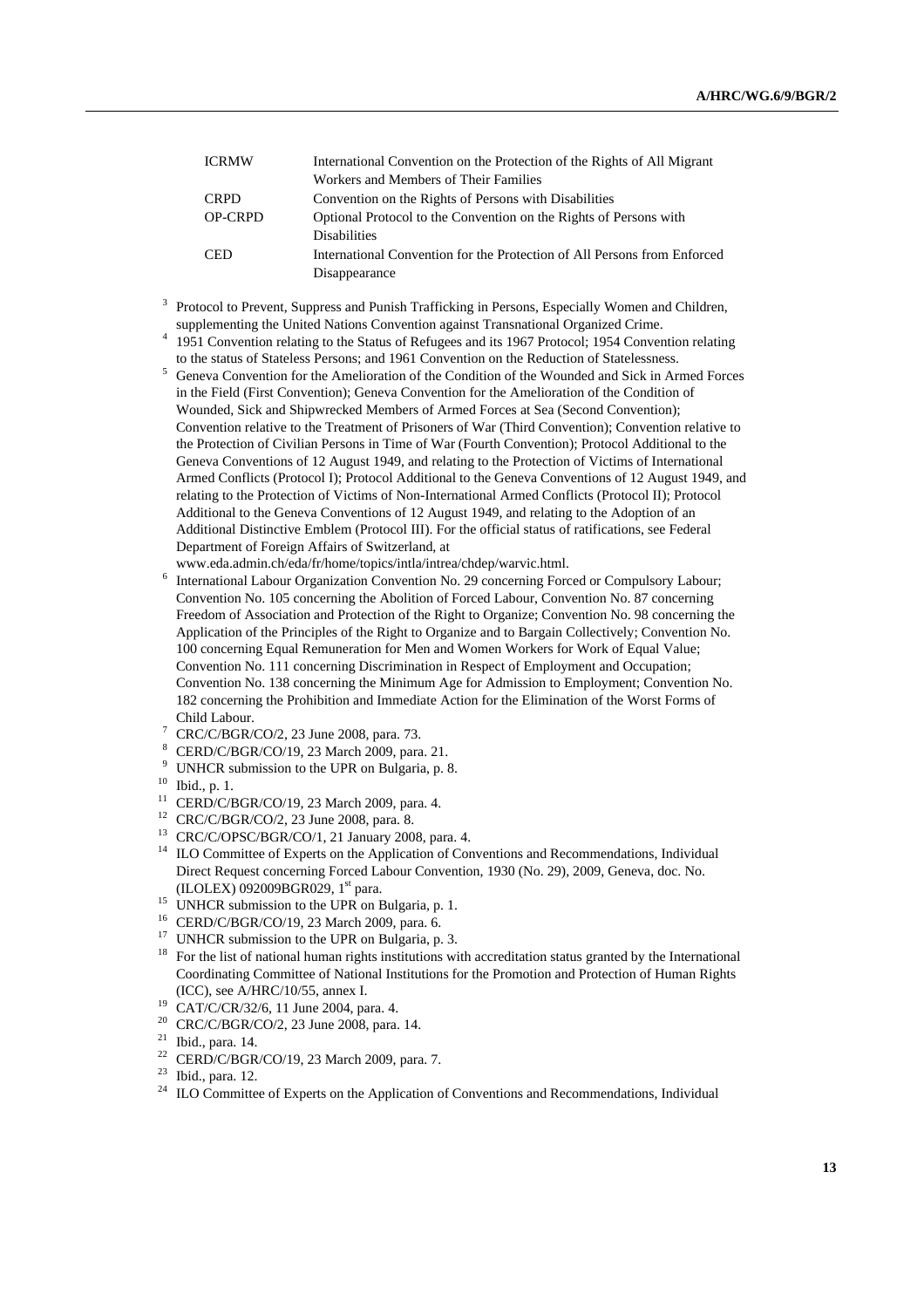Observation concerning Discrimination (Employment and Occupation) Convention, 1958 (No. 111), 2010, Geneva, doc. No. (ILOLEX) 062010BGR111,  $1^{st}$  para.<br><sup>25</sup> See General Assembly resolution 59/113B and Human Rights Council resolutions 6/24, 10/3 and

- 12/4. See also letters from the High Commissioner for Human Rights dated 9 January 2006 and 10 December 2007, letters from the Permanent Mission of Bulgaria and the Ministry of Education and Science of Bulgaria dated 7 June 2006 and 26 March 20080 respectively, at [http://www2.ohchr.org/english/issues/education/training/Summary-national-initiatives2005-2009.htm,](http://www2.ohchr.org/english/issues/education/training/Summary-national-initiatives2005-2009.htm) and the response of the Permanent Mission of Bulgaria to the questionnaire of the Human Rights Council Advisory Committee on the issue of the draft UN declaration on human rights education and training dated 8 March 2009, available at
- [http://www.2/ohchr.org.english/bodies/hrcouncil/advisorycommittee/HR\\_education\\_training.htm.](http://www.2/ohchr.org.english/bodies/hrcouncil/advisorycommittee/HR_education_training.htm) 26 CRC/C/BGR/CO/2, 23 June 2008, para. 55.
- 27 UNDP, Millennium Development Goals Report, Bulgaria, 2008, available at
- http://www.undp.bg/uploads/documents/2691\_852\_en.pdf, p. 72.<br><sup>28</sup> ILO Committee of Experts on the Application of Conventions and Recommendations, Individual Observation concerning Discrimination (Employment and Occupation) Convention, 1958 (No. 111), 2007, Geneva, doc. No. (ILOLEX) 062007BGR111, 5th para. 29 CRC/C/BGR/CO/2, 23 June 2008, para. 24.
- 

30 Ibid., para. 25.

31 Ibid., para. 13.

- 32 Ibid., para. 17.
- 33 CERD/C/BGR/CO/19, 23 March 2009, para. 8.
- <sup>34</sup> The following abbreviations have been used for this document:

| <b>CERD</b>         | Committee on the Elimination of Racial Discrimination            |
|---------------------|------------------------------------------------------------------|
| <b>CESCR</b>        | Committee on Economic, Social and Cultural Rights                |
| <b>HR</b> Committee | Human Rights Committee                                           |
| <b>CEDAW</b>        | Committee on the Elimination of Discrimination against Women     |
| <b>CAT</b>          | Committee against Torture                                        |
| <b>CRC</b>          | Committee on the Rights of the Child                             |
| <b>CMW</b>          | Committee on the Protection of the Rights of All Migrant Workers |
|                     | and Members of Their Families                                    |
| <b>CRPD</b>         | Committee on the Rights of Persons with Disabilities             |

- CRPD Committee on the Rights of Persons with Disabilities<br><sup>35</sup> The questionnaires referred to are those reflected in an official report by a special procedure mandate holder issued between 1 January 2006 and 30 June 2010. Responses counted for the purposes of this section are those received within the relevant deadlines, and referred to in the following documents: (a) E/CN.4/2006/62, para. 24, and E/CN.4/2006/67, para. 22; (b) A/HRC/4/23, para. 14; (c) A/HRC/4/24, para. 9; (d) A/HRC/4/29, para. 47; (e) A/HRC/4/31, para. 24; (f) A/HRC/4/35/Add.3, para. 7; (g) A/HRC/6/15, para. 7; (h) A/HRC/7/6, annex; (i) A/HRC/7/8, para. 35; (j) A/HRC/8/10, para.120, footnote 48; (k) A/62/301, paras. 27, 32, 38, 44 and 51; (l) A/HRC/10/16 and Corr.1, footnote 29; (m) A/HRC/11/6, annex; (n) A/HRC/11/8, para. 56; (o) A/HRC/11/9, para. 8, footnote 1; (p) A/HRC/12/21, para.2, footnote 1; (q) A/HRC/12/23, para. 12; (r) A/HRC/12/31, para. 1, footnote 2; (s) A/HRC/13/22/Add.4; (t) A/HRC/13/30, para. 49; (u) A/HRC/13/42, annex I; (v) A/HRC/14/25,
- para. 6, footnote 1; (w) A/HRC/14/31, para. 5, footnote 2. 36 OHCHR, 2008 Report on Activities and Results, p. 188.
- <sup>37</sup> ILO Committee of Experts on the Application of Conventions and Recommendations, Individual Direct Request concerning Workers with Family Responsibilities Convention, 1981 (No. 156), 2010, Geneva, doc. no. (ILOLEX) 092010BGR156, 3<sup>rd</sup> para.<br><sup>38</sup> UNDP, Millennium Development Goals Report, Bulgaria, 2008, available at
- 
- http://www.undp.bg/uploads/documents/2691\_852\_en.pdf, p. 30. 39 Ibid.

<sup>40</sup> ILO Committee of Experts on the Application of Conventions and Recommendations, Individual Direct Request concerning Equal Remuneration Convention, 1951 (No. 100), 2009, Geneva, doc. No.  $(II OLEX)$  092009BGR100, 1<sup>st</sup> para.; also ILO Committee of Experts on the Application of Conventions and Recommendations, Individual Direct Request concerning Equal Remuneration Convention, 1951 (No. 100), 2010, Geneva, doc. No. (ILOLEX) 092010BGR100, 1<sup>st</sup> para.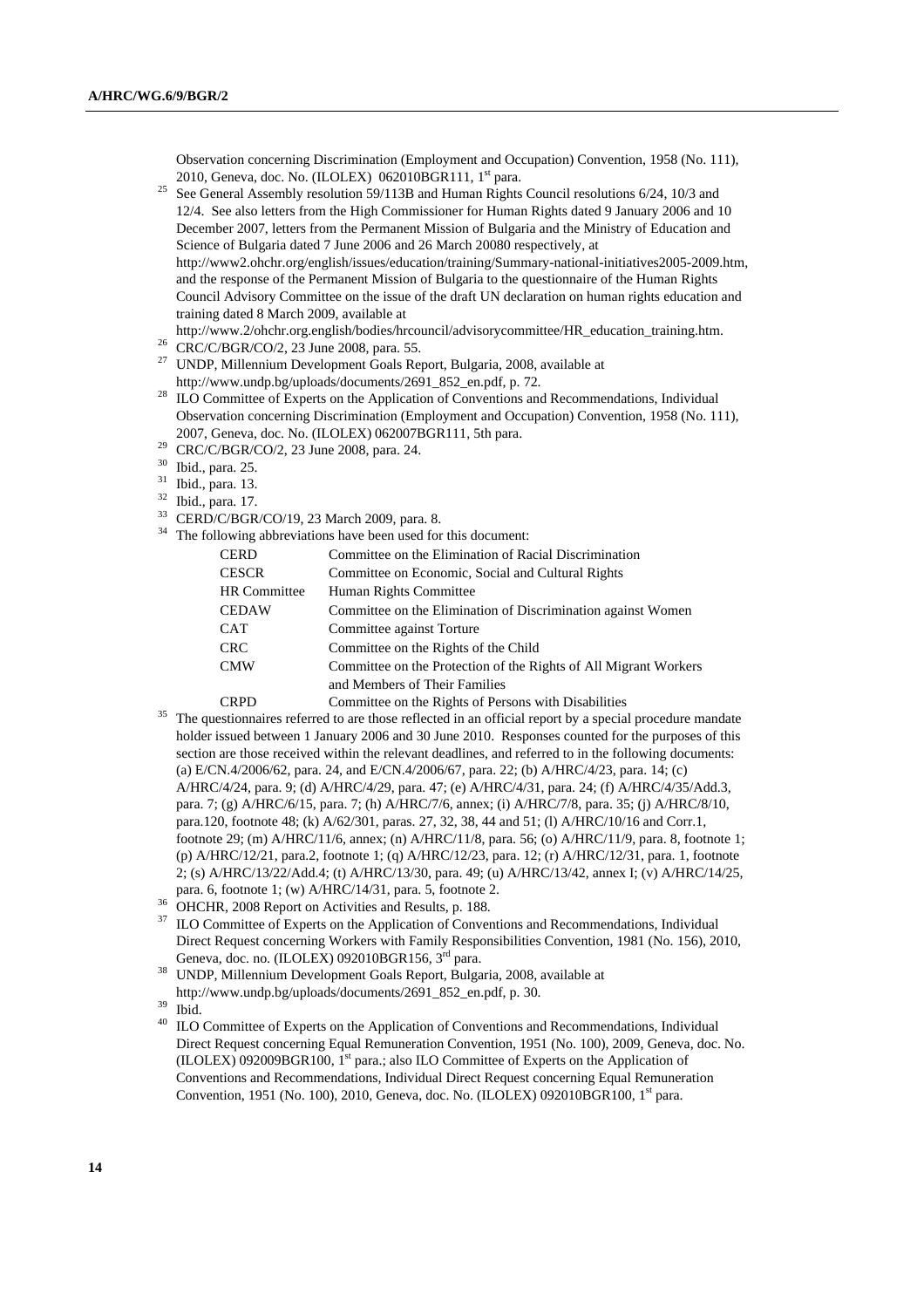- 41 CRC/C/BGR/CO/2, 23 June 2008, paras. 24-25.
- 42 Ibid., para. 72.
- <sup>43</sup> ILO Committee of Experts on the Application of Conventions and Recommendations, Individual Observation concerning Discrimination (Employment and Occupation) Convention, 1958 (No.111),
- 2007, Geneva, doc. No. (ILOLEX) 062007BGR111,  $2<sup>nd</sup>$  -4<sup>th</sup> paras.<br><sup>44</sup> ILO Committee of Experts on the Application of Conventions and Recommendations, Individual Observation concerning Discrimination (Employment and Occupation) Convention, 1958 (No. 111), 2010, Geneva, doc. No. (ILOLEX) 062010BGR111,  $6^{th}$  para.<br>45 CAT/C/CR/32/6, 11 June 2004, paras 5- 6.
- 
- 46 Ibid., para. 5.
- $47$  Ibid., para. 6.
- 48 CERD/C/BGR/CO/19, 23 March 2009, para. 16.
- 49 CRC/C/BGR/CO/2, 23 June 2008, para. 29.
- 50 Ibid., para. 31.
- 51 Ibid., para. 32.
- 52 Ibid., para. 41.
- 53 Ibid., para. 42.
- 54 CERD/C/BGR/CO/19, 23 March 2009, para. 18.
- 55 UNHCR submission to the UPR on Bulgaria, p. 7.
- 56 CERD/C/BGR/CO/19, 23 March 2009, para. 17.
- 57 CRC/C/BGR/CO/2, 23 June 2008, para. 68
- 58 CAT/C/CR/32/6, 11 June 2004, para. 6.
- 59 A/HRC/4/31/Add.1, paras. 32-33; A/HRC/4/34/Add.1, paras. 118-119; A/HRC/4/23/Add.1, paras.
- 55-56. 60 CRC/C/BGR/CO/2, 23 June 2008, para. 65.
- 61 Ibid., para. 66.
- $62$  ILO Committee of Experts on the Application of Conventions and Recommendations, Individual Direct Request concerning Forced Labour Convention, 1930 (No. 29), 2009, Geneva, doc. No. (ILOLEX) 092009BGR029,  $3^{\text{rd}}$ -4<sup>th</sup> paras.
- 63 CRC/C/BGR/CO/2, 23 June 2008, para. 63.
- 64 CRC/C/OPSC/BGR/CO/1, 21 January 2008, para. 19.
- 65 CRC/C/BGR/CO/2, 23 June 2008, para. 64.
- 66 CRC/C/OPSC/BGR/CO/1, 21 January 2008, para. 24.
- 67 CRC/C/BGR/CO/2, 23 June 2008, para. 61.
- 68 Ibid., para. 62.
- 69 Ibid., para. 68.
- 70 Ibid., para. 69.
- 71 Communication No. 257/2004 (*Nikolov vs. Bulgaria*), CAT/C/41/D/257/2004. 72 CAT/C/CR/32/6, 11 June 2004, para. 5.
- 
- $73$  Ibid., para. 6.
- 74 CRC/C/BGR/CO/2, 23 June 2008, para. 34.
- 75 Ibid., para. 39.
- 76 Ibid., para. 35.
- $\frac{77}{78}$  Ibid., para. 38.
- ILO Committee of Experts on the Application of Conventions and Recommendations, Individual Direct Request concerning Abolition of Forced Labour Convention, 1957 (No. 105), 2009, Geneva, doc. No. (ILOLEX) 092009BGR105, 3rd para.<br>CERD/C/BGR/CO/19, 23 March 2009, para. 18.
- 
- 80 UNHCR submission to the UPR on Bulgaria, p. 7.
- 81 CERD/C/BGR/CO/19, 23 March 2009, para. 18.
- <sup>82</sup> ILO Committee of Experts on the Application of Conventions and Recommendations ,Individual Direct Request concerning Hours of Work (Industry) Convention, 1919 (No. 1), 2010,Geneva, doc.
- No. (ILOLEX) 092010BGR001, 1<sup>st</sup> para.<br>CRC/C/BGR/CO/2, 23 June 2008, para. 59.
- 84 Ibid., para. 60.
- <sup>85</sup> ILO Committee of Experts on the Application of Conventions and Recommendations, Individual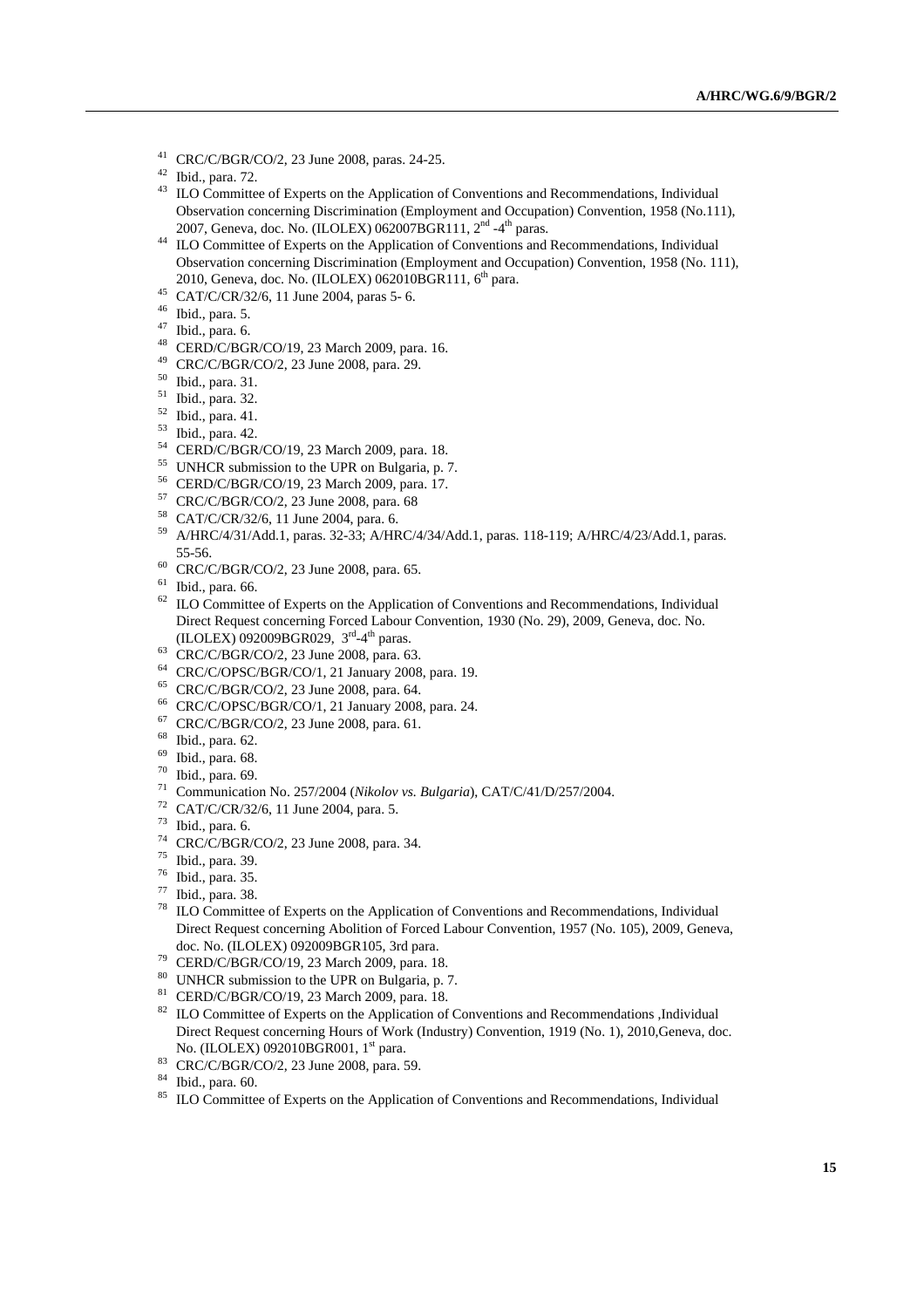Direct Request concerning Worst Forms of Child Labour Convention, 1999 (No.182), 2008, Geneva, doc. No. (ILOLEX) 092008BGR182, 5<sup>th</sup> para.<br>ILO Committee of Experts on the Application of Conventions and Recommendations, Individual

- Observation concerning Right to Organise and Collective Bargaining Convention, 1949 (No. 98), 2008, Geneva, doc. No. (ILOLEX) 062008BGR098, 2nd para.; and ILO Committee of Experts on the Application of Conventions and Recommendations, Individual Observation concerning Right to Organise and Collective Bargaining Convention, 1949 (No. 98), 2010, Geneva, doc. No. (ILOLEX) 062010BGR098,  $2<sup>nd</sup>$  para.<br>ILO Committee of Experts on the Application of Conventions and Recommendations, Individual
- Observation concerning Right to Organise and Collective Bargaining Convention, 1949 (No. 98), 2008, Geneva, doc. No. (ILOLEX) 062008BGR098, 3rd para.; and ILO Committee of Experts on the Application of Conventions and Recommendations, Individual Observation concerning Right to Organise and Collective Bargaining Convention, 1949 (No. 98), 2010, Geneva, doc. No. (ILOLEX)
- 062010BGR098, 3<sup>rd</sup> para. **88** UNDP, Millennium Development Goals Report, Bulgaria, 2008, available at http://www.undp.bg/uploads/documents/2691\_852\_en.pdf, p. 6. 89 CRC/C/BGR/CO/2, 23 June 2008, para. 46.
- 
- 90 UNICEF, Bulgaria Background, available at
- [http://www.unicef.org/infobycountry/bulgaria\\_background.html.](http://www.unicef.org/infobycountry/bulgaria_background.html) 91 UNDP, Millennium Development Goals Report, Bulgaria, 2008, available at
- http://www.undp.bg/uploads/documents/2691\_852\_en.pdf, p. 39. 92 UNICEF, Bulgaria Background, available at
- [http://www.unicef.org/infobycountry/bulgaria\\_background.html.](http://www.unicef.org/infobycountry/bulgaria_background.html) 93 CRC/C/BGR/CO/2, 23 June 2008, para. 47.
- 
- 94 UNICEF, Bulgaria Background, available at [http://www.unicef.org/infobycountry/bulgaria\\_background.html.](http://www.unicef.org/infobycountry/bulgaria_background.html)<br><sup>95</sup> CRC/C/BGR/CO/2, 23 June 2008, para. 51.<br><sup>96</sup> Ibid.nara. 52
- 
- $^{96}$  Ibid, para. 52.
- $^{97}$  A/HRC/13/20/Add. 1, para. 13.
- 98 UNDP, Millennium Development Goals Report, Bulgaria, 2008, available at
- 
- http://www.undp.bg/uploads/documents/2691\_852\_en.pdf, p. 59.<br><sup>99</sup> CRC/C/BGR/CO/2, 23 June 2008, para. 53.<br><sup>100</sup> UNDP, Millennium Development Goals Report, Bulgaria, 2008, available at
- 
- http://www.undp.bg/uploads/documents/2691\_852\_en.pdf, p. 13.<br>
101 CRC/C/BGR/CO/2, 23 June 2008, para. 54.<br>
102 UNICEF, Bulgaria Background, available at<br>
http://www.unicef.org/infobycountry/bulgaria background.html.
- $h^{103}$  UNDP, Millennium Development Goals, Bulgaria, 2008, available at
- http://www.undp.bg/uploads/documents/2691\_852\_en.pdf, p. 18.<br><sup>104</sup> See General Assembly resolution 59/113B and Human Rights Council resolutions 6/24, 10/3 and 12/4. See also letters from the High Commissioner for Human Rights dated 9 January 2006 and 10 December 2007, letters from the Permanent Mission of Bulgaria and the Ministry of Education and Science of Bulgaria dated 7 June 2006 and 26 March 20080 respectively, at [http://www2.ohchr.org/english/issues/education/training/Summary-national-initiatives2005-2009.htm,](http://www2.ohchr.org/english/issues/education/training/Summary-national-initiatives2005-2009.htm) and the response of the Permanent Mission of Bulgaria to the questionnaire of the Human Rights Council Advisory Committee on the issue of the draft UN declaration on human rights education and training dated 8 March 2009, available at
- 
- 
- 
- [http://www.2/ohchr.org.english/bodies/hrcouncil/advisorycommittee/HR\\_education\\_training.htm.](http://www.2/ohchr.org.english/bodies/hrcouncil/advisorycommittee/HR_education_training.htm)<br>
CRC/C/BGR/CO/2, 23 June 2008, para. 20.<br> [http://www.undp.bg/uploads/documents/2691\\_859\\_en.pdf,](http://www.undp.bg/uploads/documents/2691_859_en.pdf) page 71.<br>
<sup>107</sup> UNDP, Millennium
- 
- 

<sup>108</sup> CRC/C/BGR/CO/2, 23 June 2008, para. 55.<br><sup>109</sup> Ibid., para. 58. 110 Ibid., para. 55. 111 UNDP, Millennium Development Goals, Bulgaria, 2008, available at